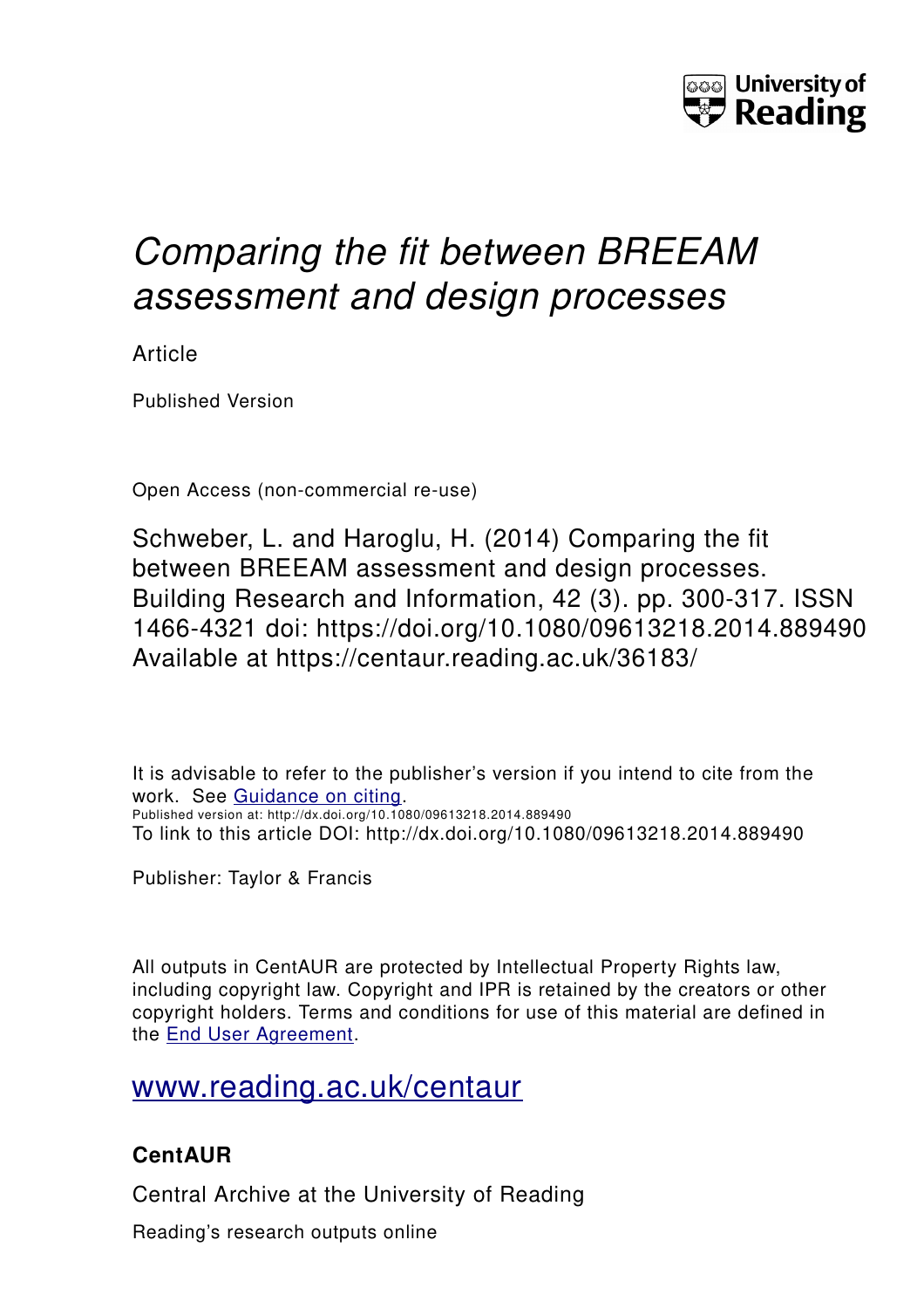

## **Building Research & Information**

Publication details, including instructions for authors and subscription information: <http://www.tandfonline.com/loi/rbri20>

## **Comparing the fit between BREEAM assessment and design processes**

Libby Schweber<sup>a</sup> & Hasan Haroglu<sup>b</sup>

<sup>a</sup> School of Construction Management and Engineering, University of Reading, Whiteknights, PO Box 226, Reading RG6 6AY, UK

**b Faculty of Science, Engineering and Computing, Kingston University, Penrhyn Road,** Kingston upon Thames KT1 2EE, UK, E-mail: Published online: 04 Mar 2014.

**To cite this article:** Libby Schweber & Hasan Haroglu (2014) Comparing the fit between BREEAM assessment and design processes, Building Research & Information, 42:3, 300-317, DOI: [10.1080/09613218.2014.889490](http://www.tandfonline.com/action/showCitFormats?doi=10.1080/09613218.2014.889490)

**To link to this article:** <http://dx.doi.org/10.1080/09613218.2014.889490>

### PLEASE SCROLL DOWN FOR ARTICLE

Taylor & Francis makes every effort to ensure the accuracy of all the information (the "Content") contained in the publications on our platform. Taylor & Francis, our agents, and our licensors make no representations or warranties whatsoever as to the accuracy, completeness, or suitability for any purpose of the Content. Versions of published Taylor & Francis and Routledge Open articles and Taylor & Francis and Routledge Open Select articles posted to institutional or subject repositories or any other third-party website are without warranty from Taylor & Francis of any kind, either expressed or implied, including, but not limited to, warranties of merchantability, fitness for a particular purpose, or non-infringement. Any opinions and views expressed in this article are the opinions and views of the authors, and are not the views of or endorsed by Taylor & Francis. The accuracy of the Content should not be relied upon and should be independently verified with primary sources of information. Taylor & Francis shall not be liable for any losses, actions, claims, proceedings, demands, costs, expenses, damages, and other liabilities whatsoever or howsoever caused arising directly or indirectly in connection with, in relation to or arising out of the use of the Content.

This article may be used for research, teaching, and private study purposes. Any substantial or systematic reproduction, redistribution, reselling, loan, sub-licensing, systematic supply, or distribution in any form to anyone is expressly forbidden. Terms & Conditions of access and use can be found at [http://](http://www.tandfonline.com/page/terms-and-conditions) [www.tandfonline.com/page/terms-and-conditions](http://www.tandfonline.com/page/terms-and-conditions)

Taylor & Francis and Routledge Open articles are normally published under a Creative Commons Attribution License<http://creativecommons.org/licenses/by/3.0/.>However, authors may opt to publish under a Creative Commons Attribution-Non-Commercial License <http://creativecommons.org/licenses/by-nc/3.0/>Taylor & Francis and Routledge Open Select articles are currently published under a license to publish, which is based upon the Creative Commons Attribution-Non-Commercial No-Derivatives License, but allows for text and data mining of work. Authors also have the option of publishing an Open Select article under the Creative Commons Attribution License<http://creativecommons.org/licenses/by/3.0/.>

**It is essential that you check the license status of any given Open and Open Select article to confirm conditions of access and use.**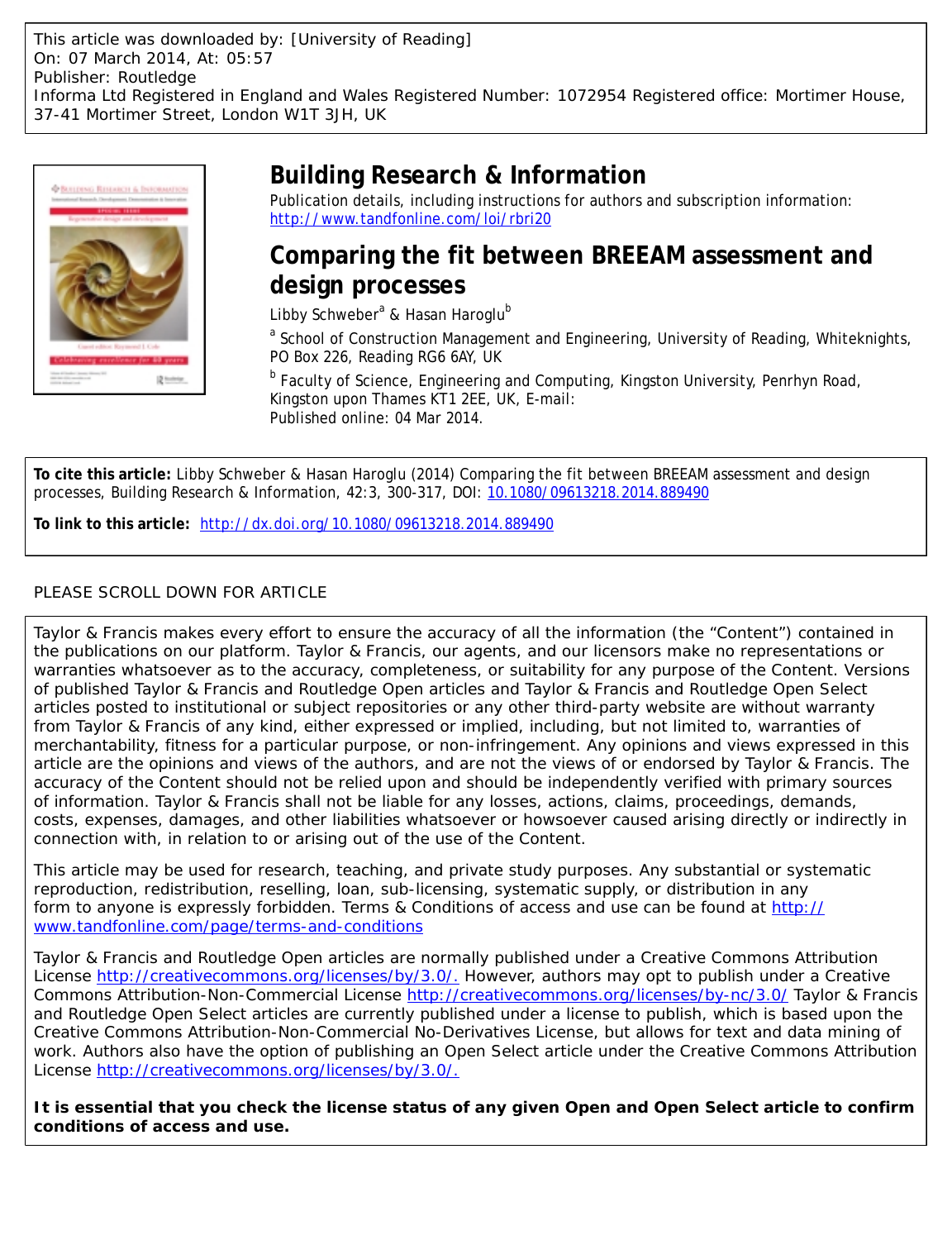RESEARCH PAPER

# Comparing the fit between BREEAM assessment and design processes

Libby Schweber<sup>1</sup> and Hasan Haroglu<sup>2</sup>

<sup>1</sup>School of Construction Management and Engineering, University of Reading, Whiteknights, PO Box 226, Reading RG6 6AY, UK E-mail: [l.schweber@reading.ac.uk](http://www.breeam.org/)

 ${}^{2}$ Faculty of Science, Engineering and Computing, Kingston University, Penrhyn Road, Kingston uponThames KT1 2EE,UK E-mail: [H.Haroglu@kingston.ac.uk](http://www.breeam.org/page.jsp?id=559)

This paper explores the mapping of the environmental assessment process onto design and construction processes. A comparative case study method is used to identify and account for variations in the 'fit' between these two processes. The analysis compares eight BREEAM projects (although relevant to LEED, GreenStar, etc.) and distinguishes project-level characteristics and dynamics. Drawing on insights from literature on sustainable construction and assessment methods, an analytic framework is developed to examine the effect of clusters of project and assessmentlevel elements on different types of fit (tight, punctual and bolt-on). Key elements distinguishing between types include: prior working experience with project team members, individual commitment to sustainable construction, experience with sustainable construction, project continuity, project-level ownership of the assessment process, and the nature and continuity of assessor involvement. Professionals with 'sustainable' experience used BREEAM judiciously to support their designs (along with other frameworks), but less committed professionals tended to treat it purely as an assessment method. More attention needs to be paid to individual levels of engagement with, and understanding of, sustainability in general (rather than knowledge of technical solutions to individual credits), to ownership of the assessment process and to the potential effect of discontinuities at the project level on sustainable design.

Keywords: BREEAM, building assessment methods, building design, design process, environmental assessment, implementation, sustainable building, team dynamics

#### Introduction

Environmentalism and sustainability pose major challenges for firms in general and for construction firms in particular. In the UK, as in many countries, government policies and industry strategies are beginning to converge around a small number of methods, tools and instruments designed to realize these goals. While a great deal of attention has been given to the technical development of such tools and to their effects on the built environment, far less attention has been directed to their impact on design and construction processes. This paper contributes to that small but growing literature by examining the effect of the Building Research Establishment's Environmental Assessment Method (BREEAM) on design and construction processes. Whereas most research in this area focuses on general effects, this paper uses the comparison of eight case studies to explore variations in the effect of BREEAM on the construction process.

The European Union [\(2002](#page-18-0)) Energy Performance of Buildings Directive (EPBD) and the UK Climate Change Act of 2008 placed sustainable buildings firmly on the UK policy agenda. Since then a myriad of tools and instruments have been developed to support, guide and assess construction projects. BREEAM is among the most successful of these tools, at least in terms of uptake. Over 15 000 buildings have been certified since BREEAM was first launched in 1990, nearly half of them since 2008

 $\odot$  2014 The Author(s). Published by Taylor & Francis 2014.

This is an Open Access article. Non-commercial re-use, distribution, and reproduction in any medium, provided the original work is properly attributed, cited, and is not altered, transformed, or built upon in any way, is permitted. The moral rights of the named author(s) have been asserted.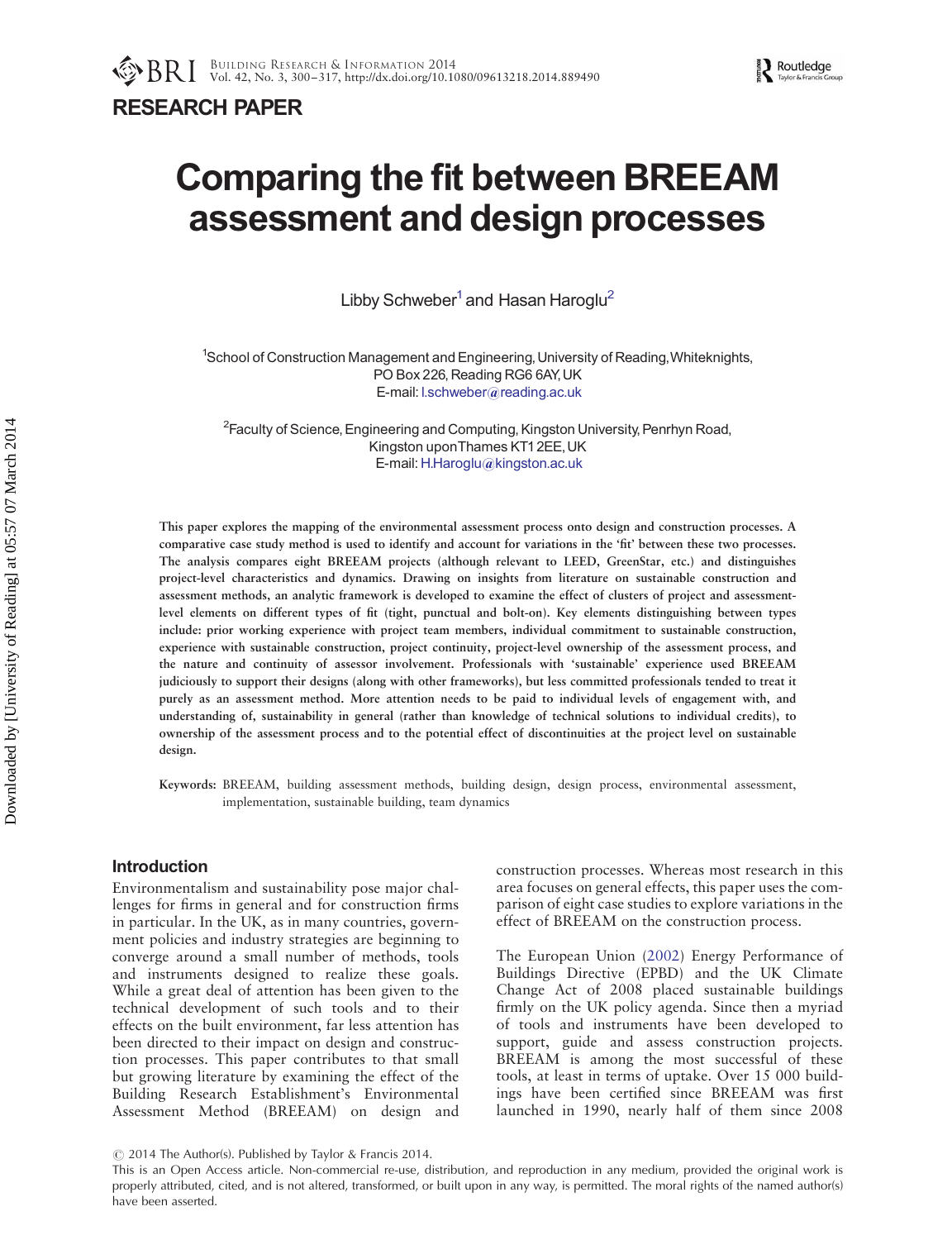(BRE Global, [2013](#page-18-0)). Most UK construction professionals involved in new commercial buildings have at least encountered BREEAM and many, especially specialist engineers, work with it on a regular basis. Despite the growing prevalence of the method, little systematic research has been conducted into the effect these methods have on core building practices and processes.

This paper is the second of two papers on BREEAM. The first examined construction professionals' attitudes towards and experiences with the method (Schweber, [2013\)](#page-19-0). In contrast, this paper focuses on the effect of the assessment process on design and construction processes. More specifically, the comparative case study method is used to identify variations in the effect of BREEAM on project team design decisions, where design is defined broadly to include architectural design, construction practices and procurement writ large. By this definition, design is not confined to a particular phase of a building project or set of actors, but begins at conception and continues through to handover (and beyond, although these subsequent decisions are beyond the scope of this paper).

As the phrase 'Environmental Assessment Method' indicates, BREEAM was initially developed to assess and certify buildings. Viewed from this perspective, its primary function is to capture and communicate something about the environmental quality of a building to the public and to the property market. The method involves a series of steps leading to the assignment of a numerical score and certification. However, in the past decade both the Building Research Establishment (BRE) and policy-makers have also promoted it as a design tool.

As the discussion below indicates, research into methods, instruments and tools often focuses on their formal features. Implicit in much of this work is an assumption that technical features dictate use and effect, leading to uniformity across cases. In contrast, this study begins from the assumption that local context significantly influences the use and thus the effect of tools and methods. Thus, while all projects can be assumed to use BREEAM for assessment purposes, not all projects engage with its (potential) design function in the same way.

The paper is exploratory; its aim is to develop an analytic framework for more systematic enquiry. Its two main objectives are, first, to develop an initial classification of types of design effect and, secondly, to relate those types to differences in project-level characteristics and elements. The comparative case study method contributes to these aims by comparing clusters of elements that come together in particular local contexts to produce observed design effects. While the focus is on BREEAM, the proposed analytic framework should prove relevant for the study of assessment methods more broadly (including methods such as Leadership in Energy and Environmental Design (LEED) and GreenStar) and for the study of tools and instruments more generally.

This study differs in two ways from previous research. First, instead of focusing on the statistically independent effect of each factor, the paper uses the comparative case study method to explore the effect of different combinations of factors on the decision-making process. Secondly, instead of taking environmental assessment methods (EAMs) as evidence of 'green building', the study distinguishes between the effect of BREEAM and the environmental quality of the buildings with which it is associated. Both are important questions; but they are not the same. This paper focuses on the former. The research asks: 'What effect does BREEAM have on design decisions?' and 'Do the above-mentioned elements help to account for variations in the effect of BREEAM on design and procurement decisions?'.

The paper begins with a brief review of two related literatures: a somewhat diffuse literature on sustainable construction and a second literature on building assessment methods. The literature on sustainable construction is used to identify project-level elements seen to influence the environmental quality of buildings and their building assessment scores. Whereas the literature on sustainable construction examines the effect of assessment methods on the built environment, research into assessment methods at the project level highlights the effect of the method on project team dynamics. Elements from both literatures provide an initial framework for the data analysis that follows.

#### Literature review

#### Sustainable construction

Research on sustainable construction can be divided into: (1) general goals and approaches, (2) technical problems and solutions, and (3) challenges that construction professionals face in meeting these goals and implementing these solutions. The discussion that follows draws on the first and third of these themes, as they relate to the use of EAMs.

One of the catchwords in the literature on general approaches to sustainable construction is 'integration'. The term is both useful and distracting. It is useful in that it points to a relatively well-established consensus regarding the challenge and conditions for sustainable construction. It also serves to link discussions of sustainable construction with more established concerns for 'improvement', which also posit 'integration' as a magic bullet, with the promise to solve all the sector's problems.<sup>[1](#page-19-0)</sup> It is distracting because it subsumes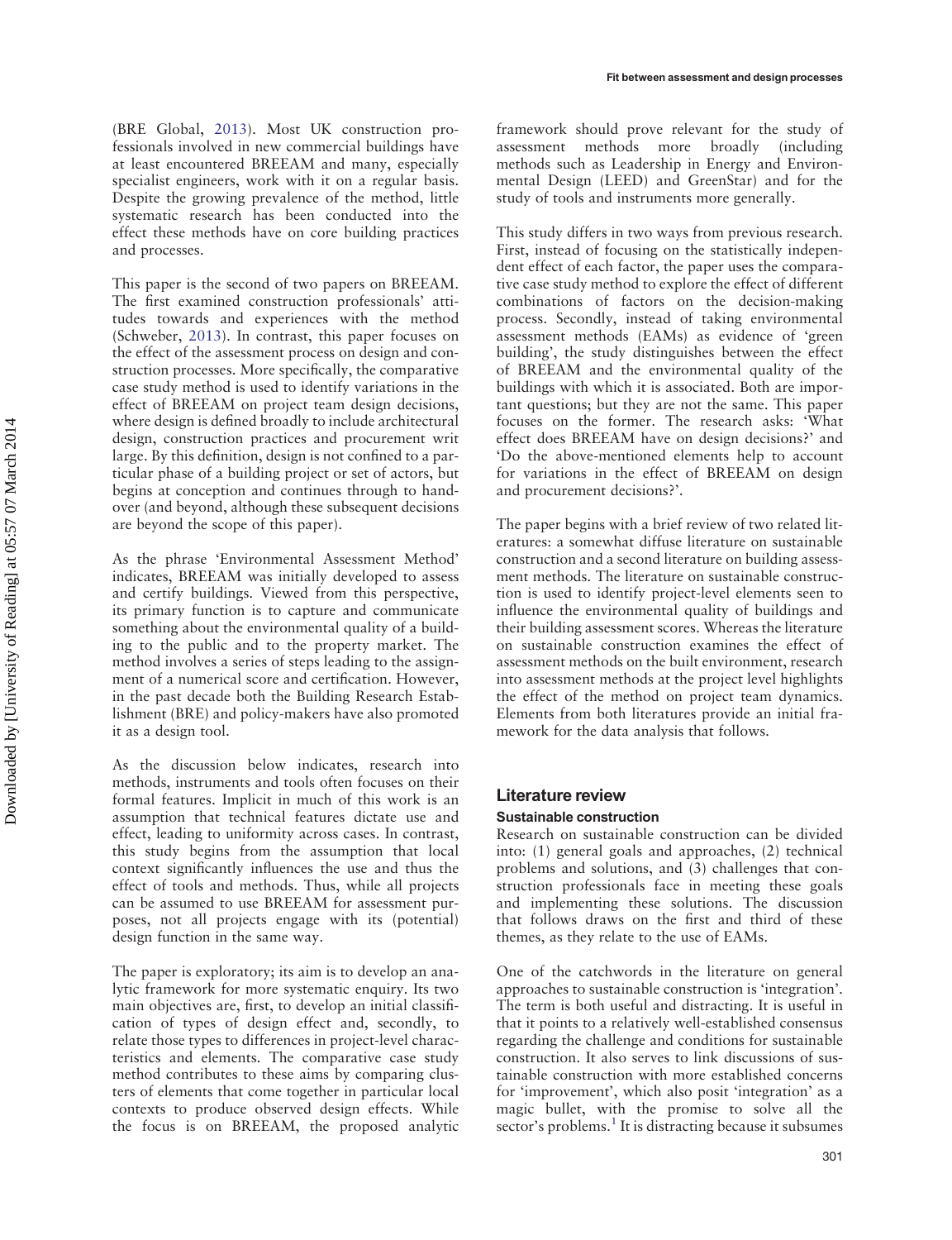within it a wide variety of different organizational and project-level characteristics and types of processes. In an attempt to synthesize and operationalize the literature on integration, Ibrahim, Costello, & Wilkinson [\(2013](#page-19-0)) identified 15 different key practice team indicators, each corresponding to a different concept or aspect of the term. By grouping them together under one heading, many scholars fail to examine the relations between them.

When it comes to building assessment methods, this theme has led to a variety of studies on the relation between project team integration (in the broadest sense) and sustainable construction. In a comparison of dominant construction practices with sustainable construction, Lützkendorf & Lorenz [\(2011](#page-19-0)) argue that sustainable construction requires greater disciplinary specialization and greater functional dependence between components than traditional construction, which in turn depends on greater integration between project team members (see also Robichaud & Anantatmula, [2011](#page-19-0); Rohracher, [2001\)](#page-19-0). Moving on to more empirically based research, a number of scholars have tried to test such claims by developing quantitative indices for different dimensions of project team integration and sustainable construction and by testing the statistical relation between them.

The relevance of these studies for this paper lies in their use of building-level environmental assessment certifications as proxies for high-performance sustainable construction. For example, Mollaoglu-Korkmaz, Swarup, & Riley ([2013b](#page-19-0)) examined the relation between project delivery methods, project team integration and LEED building scores in 12 case studies in the United States. They operationalized 'integration' by the 'early collaboration of the project's participants, method and timing of communication and the chemistry among participants' (Mollaoglu-Korkmaz, Swarup, & Riley, [2013a](#page-19-0), p. 72). The research found the expected relation between project team integration and procurement method (with American Construction Management at Risk and Design-Build contracts providing higher levels of team integration than traditional Design-Bid-Build). It also found that in those cases where these conditions were not present, early contractor involvement proved critical for LEED scores.

Another contribution of statistical studies on the relation between project team integration and BREEAM scores involves the synthesis of a much broader literature on project team dynamics. Factors deemed to be particularly important for sustainable construction include collaborative working among team members and strong commitment (Ozorhorn, [2013\)](#page-19-0), owners' commitment to green building (Beheiry, Chong, & Haas, [2006](#page-18-0)), early involvement<br>of cross-disciplinary teams (Robichaud & of cross-disciplinary teams (Robichaud &

Anantatmula, [2011\)](#page-19-0), early involvement of specialist engineers (SEA, [2009](#page-19-0)), project teams' experience with prior experience in sustainable construction (Horman et al., [2006;](#page-19-0) Robichaud & Anantatmula, [2011\)](#page-19-0), and project team experience with EAMs.

From the perspective of this paper, one of the difficulties with these studies lies in their assumption of independence between factors and in their concern to identify general or universal laws governing the relative importance of discrete factors for the observed outcome. In contrast, this study begins from the premise that the effect of these factors varies not only with their value (high or low, present or absent), but also with the dynamic relation between them. The aim of the research is to identify clusters of elements that come together in particular local contexts to produce observed effects.

A second limitation lies in the conflation of BREEAM or LEED scores with sustainable construction. By adopting BREEAM or LEED scores as proxies for high-performance sustainable construction, these studies obscure the processes by which assessment methods come to influence building designs. This paper avoids that problem by adopting a narrower, yet hopefully less problematic, research problem. As indicated above, the paper focuses on the relation between project-level elements and the effect of BREEAM on design decision, thereby suspending claims regarding the environmental quality or 'sustainability' of highly rated buildings. While not the intention, this decision also removes the confusion that stems from the attempt to compare scores across multiple versions of BREEAM by building type and year.

From the literature on project team integration and sustainable construction, this paper takes the suggestion that the design effect of building assessment methods varies with a number of project-related elements or dimensions. In particular, these include: prior experience of working together; better project team collaboration; greater communication and coordination; higher levels of commitment and engagement; the early involvement of key actors; prior experience in sustainable construction; and prior experience with BREEAM. All these factors are deemed by some authors to enhance the design effect of EAMs. In addition, studies on contract type suggest that certain methods of procurement will support 'integration' and thereby the design effect of BREEAM.

#### Environmental assessment methods (EAMs)

A second relevant literature is the growing body of research on building-level assessment methods. Cole ([2005](#page-18-0)) described this literature as focusing on either the refinement of existing methods or a comparison between them. In both cases, he argued, authors tend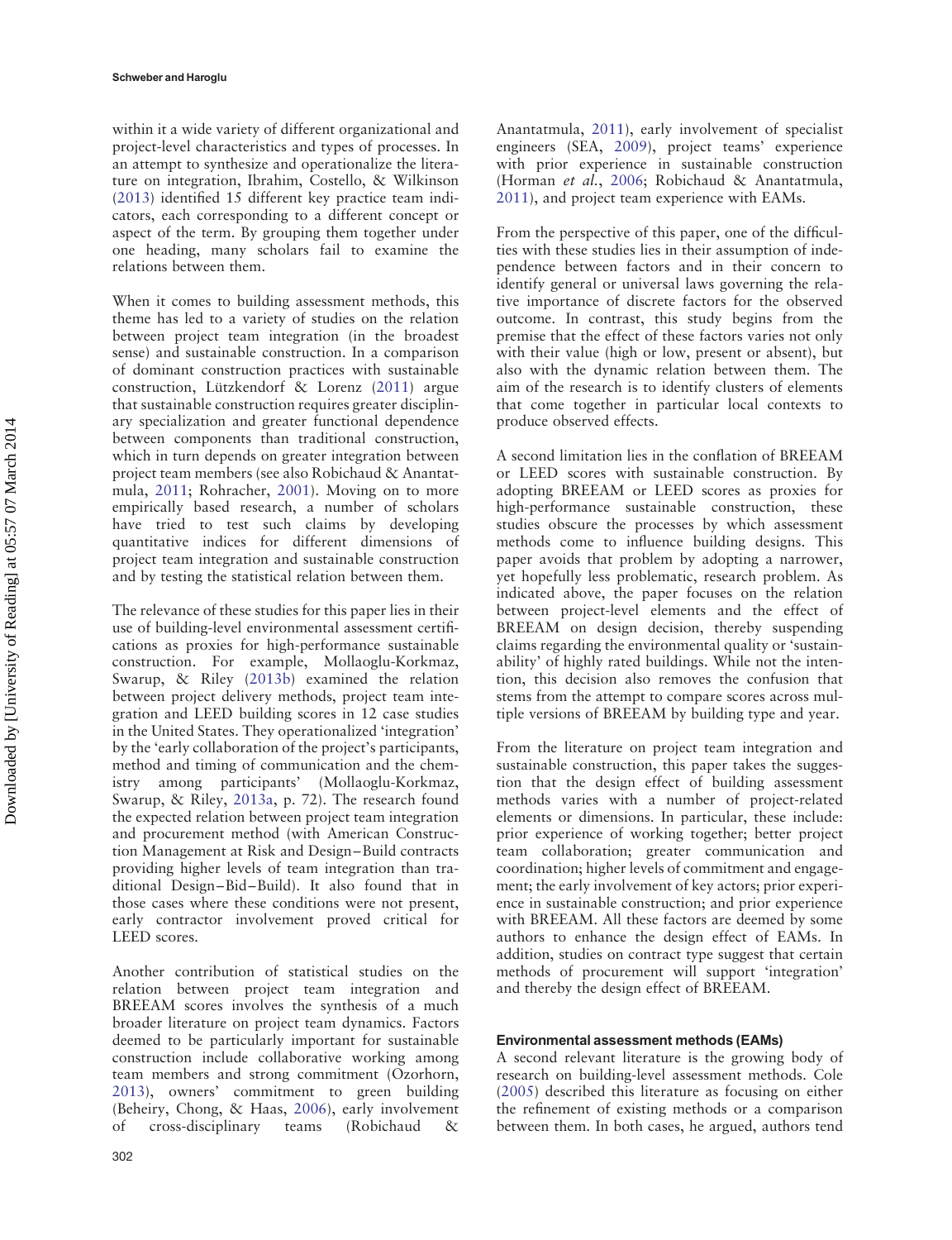to focus on the technical content with 'little or no reference to the organizational or market context within which the methods operate' (p. 458). While the uptake of tools has increased dramatically since then and research has proliferated, Cole's characterization of this body of work remains largely accurate. This paper attempts to begin to address that gap by focusing on the project-level context and its impact on the way in which BREEAM is used.

The UK version of BREEAM comes in a number of categories for different types of new commercial buildings. Each category specifies credits for a wide variety of items and organizes them into nine weighted categories, including: Management, Energy, Transport, Water, Materials, Waste, Land Use and Ecology, Pollution, and Health and Well Being. To obtain BREEAM certification, an external BREEAM assessor prepares a formal submission and submits it to the BRE. The BRE then evaluates the file and certifies the building with a rank ranging from Poor to Excellent. In 2008, the BRE added a fifth category of Outstanding.

Descriptions of building assessment methods in general and BREEAM in particular have been presented elsewhere (Cole, [1998;](#page-18-0) Cooper, [1999;](#page-18-0) Crawley & Aho, [1999;](#page-18-0) Kajikawa, Inoue, & Goh, [2011](#page-19-0); Schweber, [2013\)](#page-19-0) as have comparisons between tools (Forsberg & Von Malmborg, [2004;](#page-18-0) Haapio & Viitaniemi, [2008;](#page-18-0) Reed, Wilkinson, Bilos, & Schulte, [2011](#page-19-0); Todd, Crawley, Geissler, & Lindsey, [2001;](#page-19-0) Ürge-Vorsatz, Koeppel, & Mirasgedis, [2007](#page-19-0)) and will not be repeated here. Instead, the discussion focuses explicitly on the relatively small number of studies that examine the project-level implementation of EAMs. Whereas the literature on sustainable construction focuses on the effect of project-level factors on green building, the small but growing literature on BREEAM in practice focuses on the effect of BREEAM on project teams and the building process.

A number of authors signal the potential use of BREEAM as a design tool, although few actually study it. Writing in 1998, before clients had begun to ask for BREEAM in significant numbers, Cole ([1998\)](#page-18-0) noted that 'existing assessment methods are used as design tools, even though they were not specifically designed to do so' (see also Crawley & Aho, [1999](#page-18-0); Kajikawa et al., [2011](#page-19-0)). Similarly, the BRE website openly refers to BREEAM as 'The world's leading design and assessment method for sustainable buildings' (BRE, n.d.). Writing a number of years later, Cole cautioned against the potential limits which the use of EAMs as design tools pose for innovation:

Many existing assessment methods are used as design tools, even though they were not specifically designed to do so. [This, in combination with the fact that most assessment methods are

voluntary is deeply problematic in that they may] potentially institutionalize a limited definition of environmentally responsible building practices at a time when exploration and innovation must be encouraged ... Building owners may commit their designers to achieving a high performance score on a specific assessment method.

(Cole, [2005,](#page-18-0) p. 463)

Curiously, very little research has been done on the actual effect of BREEAM on design decisions (see below).

Research that considers the effect of BREEAM on project teams highlights its (potential) impact on communication and project team integration. A number of authors claim that BREEAM enhances communication amongst project team members and between project team members and stakeholders:

An important indirect benefit is that the broad range of issues incorporated in environmental assessments require greater communication and interaction between members of the design team and various sectors within the building industry, i.e. environmental assessment methods encourage dialogue and teamwork.

(Cole, [1998](#page-18-0), p. 14)

Cole's point about the potential of BREEAM to support project team communication has recently been picked up by Kajikawa, Inoue, and Goh [\(2011](#page-19-0)) in a review of the EAM literature where communication and knowledge transfer are identified as key themes for future development of the method (other themes include comprehensiveness, design guideline and signalling). In a complementary discussion, Lorenz, Trusk, & Lützkendorf [\(2007](#page-19-0)) argue for greater integration of assessment methods across the different phases of a construction project. While this literature creates a space for enquiry into the effect of EAMs on project team dynamics, it tends to work with a quite generic, stylized model of both BREEAM and the building process.

In the past decade the shift in focus from 'green building' to sustainable development has introduced new themes into the analysis of EAMs. These new functions reflect the value that the concept of 'sustainable development' places on governance processes both as ends in and of themselves and as vehicles for the specification of values and goals. When it comes to the EAM literature, a number of authors point to the potential role of EAMs as dialogic tools to support stakeholder engagement (Conte & Monno, [2012;](#page-18-0) Kaatz, Root, & Bowen, [2005\)](#page-19-0). At the moment most of this literature is prescriptive, with little evidence of current methods actually contributing to this aim. Moreover, a growing number of authors challenge the adequacy of EAMs – with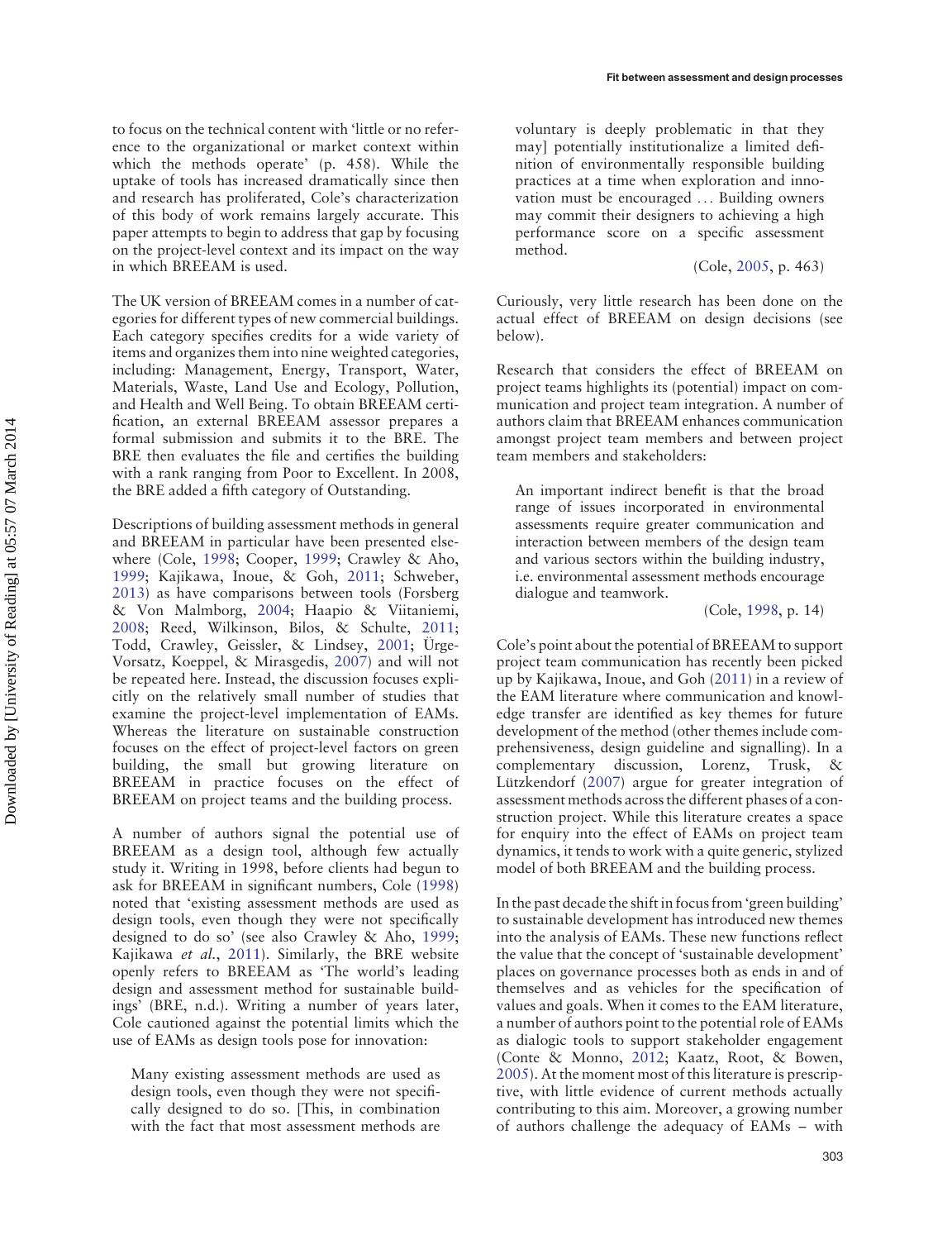their primarily technical focus and reliance on generic frameworks – to contribute to the governance aims of sustainable development (and thereby to genuinely sustainable construction) (du Plessis & Cole, [2011;](#page-18-0) Kaatz, Root, Bowen, & Hill, [2006\)](#page-19-0).

Two striking features of the literature on assessment methods are its focus on the formal features of the method and the movement between description and prescription, such that it is never clear whether these effects are actual or potential. This slippage can partly be ascribed to a lack of empirical research into the impact of BREEAM at the project level. A notable exception can be found in Holmes & Hudson's ([2002](#page-19-0)) study of a commercial office building. An important finding concerned the way in which project team members used BREEAM to further their own professional interests (Holmes & Hudson, [2002](#page-19-0); Schweber, [2013](#page-19-0)). A second study by Thomson, El-Haram, & Emmanuel ([2010](#page-19-0)) documented the deployment of BREEAM on a single project from the perspective of knowledge transfer. This study, like the work on communication mentioned above, treats BREEAM as a self-contained process that develops independent of the broader project team dynamics. As such it ignores the dynamic interaction between the assessment process and the design/construction process.

As this brief discussion indicates, the literature on EAMs reverses the (possible) direction of influence between project team dynamics and EAM scores. Thus, whereas the literature on sustainable construction focuses on the effect of project team characteristics on the environmental quality of the building (and by extension EAM scores), research on EAMs focuses on the potential impact of the method on project teams. Promises include enhanced communication, coordination and 'integration' variously defined. A number of authors develop these general claims by focusing on particular aspects. More specifically they underline the (potential) effect of EAMs on the specification and coordination of roles and tasks across a building project and collaboration amongst project team members. Finally, research at the BRE has found that experience with prior assessments is one of, if not the only, primary determinant of a successful assessment project (personal communication). Whereas in statistical research the direction of influence is critical, the comparative case method allows for a simultaneous enquiry into the effect of project team characteristics on BREEAM scores and the effect of the BREEAM process on project team dynamics.

#### Methods

#### Research design

A comparative case study research design was selected in order to explore the mapping of BREEAM onto design and construction processes. The comparative case study method is relatively common in sociology, but less usual in construction research. Comparative case study research calls for an analysis of each case as a whole, comparing processes and understandings across cases, rather than individual actors or elements (Ragin, [1989\)](#page-19-0). Whereas most research on organizations tends to make claims either about universal relations or unique cases (McKelvey & Aldrich, [1983\)](#page-19-0), comparative organizational research makes claims about differences. Similarly, whereas much organizational research is either deductive or inductive, comparative research is situated between the two (Haverman, [2009;](#page-18-0) King, Felin, & Whetten, [2009\)](#page-19-0). As Whetten [\(2009](#page-19-0)) notes, comparative research is a method not a theory; as such it must always be used in conjunction with a particular theoretical frame. In the case of this paper, the theory is taken from literatures on sustainable construction and building-level EAMs.

A number of features of this approach recommend it for the research questions posed herein. First, the case study method allows for an enquiry into the way in which clusters of elements (such as good project team communication and early client involvement) support a particular outcome. Secondly, the method focuses attention on processes and understandings. When it comes to the study of BREEAM, this approach shifts the focus from formal features to the assessment method as a process. This move, in turn, supports enquiry into the mapping of the assessment process onto core building processes. Finally, by comparing cases, the method supports the search for variations or differences in 'fit' across cases and for configurations of elements which support them.

#### Case studies

The research for this study relies on eight case studies. Each case corresponds to a different BREEAM assessment. Six of the case studies were obtained from three BREEAM assessor firms, each of which provided two cases. In discussing the choice of cases, assessor firms were asked for one exemplary case and one case where they felt they had lessons to learn. In addition, a large engineering consultancy and construction firm offered two examples of what they referred to as 'routine' assessments in their capacity as project managers (PMs). As this suggests, cases were selected on the basis of the contact person's perception of the assessment experience, not the 'fit' between the assessment experience and the design and construction experience. Once the projects were selected, the authors sought permission from all the other key players in the project. In three cases this was not provided and alternate projects had to be selected.

Not surprisingly this process favoured relatively more successful projects and BREEAM assessments.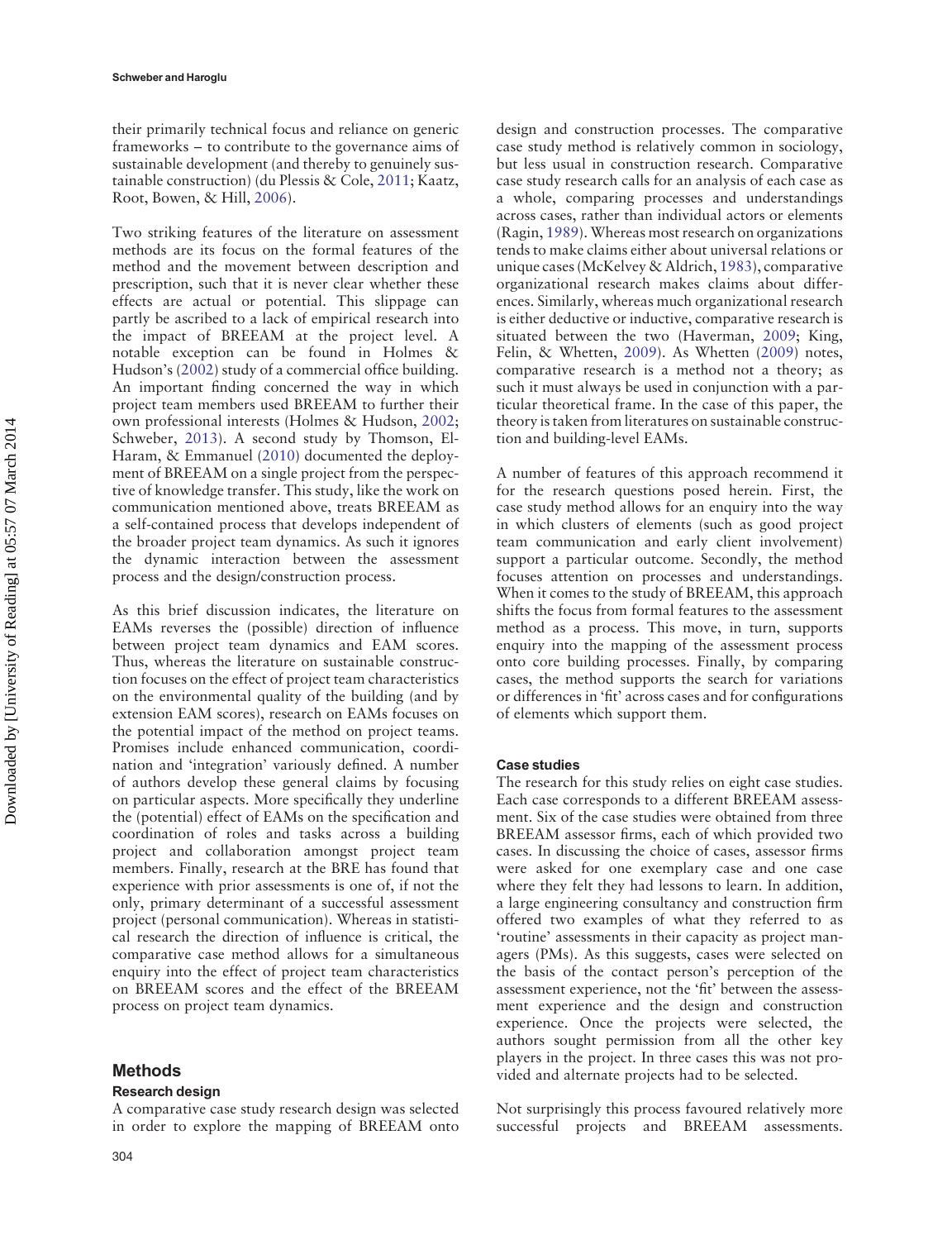Having said that, the projects were not all flagship or exemplary projects. Five of the eight obtained scores of 'Very Good', while three achieved Excellent or Outstanding. All the project teams reported good project team communication and coordination (although not excellent BREEAM assessment processes). While the bias to better coordinated projects was not a serious problem given the interpretivist character of the research design and consequent absence of any claims to representativity, it does limit the conclusions. Findings concern the relation between the BREEAM process and projects in which there was an initial client commitment to green building (accounting for the BREEAM requirement) and a very competent, professional project team.

All the projects were of medium size; their construction costs ranged between £3.5 million and £11 million and all involved commercial buildings (a condition for a BREEAM assessment). These features are summarized in [Tables 1](#page-9-0), [3](#page-11-0) and [5](#page-14-0). In considering the findings, it is important to keep in mind that the cases were at different stages of the assessment process at the time of data collection. Three of the buildings had been completed at the time of the study; two had obtained their BREEAM design based certification but were not fully completed; two had submitted their initial file to the BRE but were awaiting a response; and one was preparing to submit its initial file. By the time of writing all the projects had been completed, such that the reported certification levels are current. For those projects that were not yet completed when the initial data were collected, a follow-up interview was conducted. Whereas in a study of one or two in-depth cases this difference in timing might prove significant, in a study of eight cases where the level of rich description and detail is necessarily less and the focus is on types of fit (across two to three cases) then it is less serious.

#### Data collection and analysis

Data collection combined semi-structured interviews with documentary evidence produced by the assessment process. Interview schedules were developed based on the literature discussed above. For each case, 1–2-h interviews were conducted with the main actors directly involved in the assessment process. In terms of formal roles this included some combination of the BREEAM assessor, client, architect, PM, design manager and specialist engineers (usually the mechanical and electrical (M&E) engineer and the structural engineer). In total 49 interviews were conducted. In three cases, key members of the team had left and could not be reached. In one case, this involved the client, in another, the BREEAM assessor, and in a third, the M&E engineer. While unfortunate, this gap does not significantly compromise the findings, given the focus on types of processes and effects and the comparison across types of cases rather than single cases.

When it comes to data analysis, comparative case study analysis differs from both positivist research<sup>[2](#page-19-0)</sup> and case study analysis. In contrast with many positivist research designs, it does not seek to identify which discrete factor mattered most for a particular outcome. In contrast with case study analysis, it does not set out to provide rich, highly contextualized accounts of individual cases. Instead the method seeks to identify clusters of elements or configurations that support particular outcomes. More specifically, the method focuses on sources of difference (Bryman & Bell, [2003\)](#page-18-0). In keeping with this general purpose, the aim of the data analysis was to identify clusters of elements which accounted for differences in three types of 'fit'.

In applying the comparative case study method, data analysis was divided into three stages. In the first stage, interviews were coded for categories derived from the literature and for new elements that potentially influenced variations in the effect of BREEAM on design decisions. At this stage, coding focused on discrete elements. Key categories included:

- . firm-level characteristics including reported commitments to sustainable construction and histories of inter-firm relations
- . project-level characteristics, including: type of contract, the selection of project partners, experience working together, individual project team aspirations for the building, perceived quality of communication and coordination, and the history of the project
- . the BREEAM assessment process including: the main driver for the assessment, assessor involvement, past experience with BREEAM and the history of the assessment (as told by different interviewees and documented in reports and tracker sheets)

In a second stage these data were analysed for differences in types of 'fit'. Three types were identified: tight-fit, punctual-fit and bolt-on-fit (the labels changed in the course of the analysis, but the core characteristics of each type remained constant).

In a final third stage the other researcher recoded all the data. The aim of this second round of coding was to identify clusters of elements within each case and across cases that accounted for differences in the type of 'fit'. In considering the findings, it is important to keep in mind that the analysis relies almost wholly on interviews and formal documents. As such, it reflects individuals' perceptions of what happened and what mattered. While the account is more robust than if only one person had been interviewed,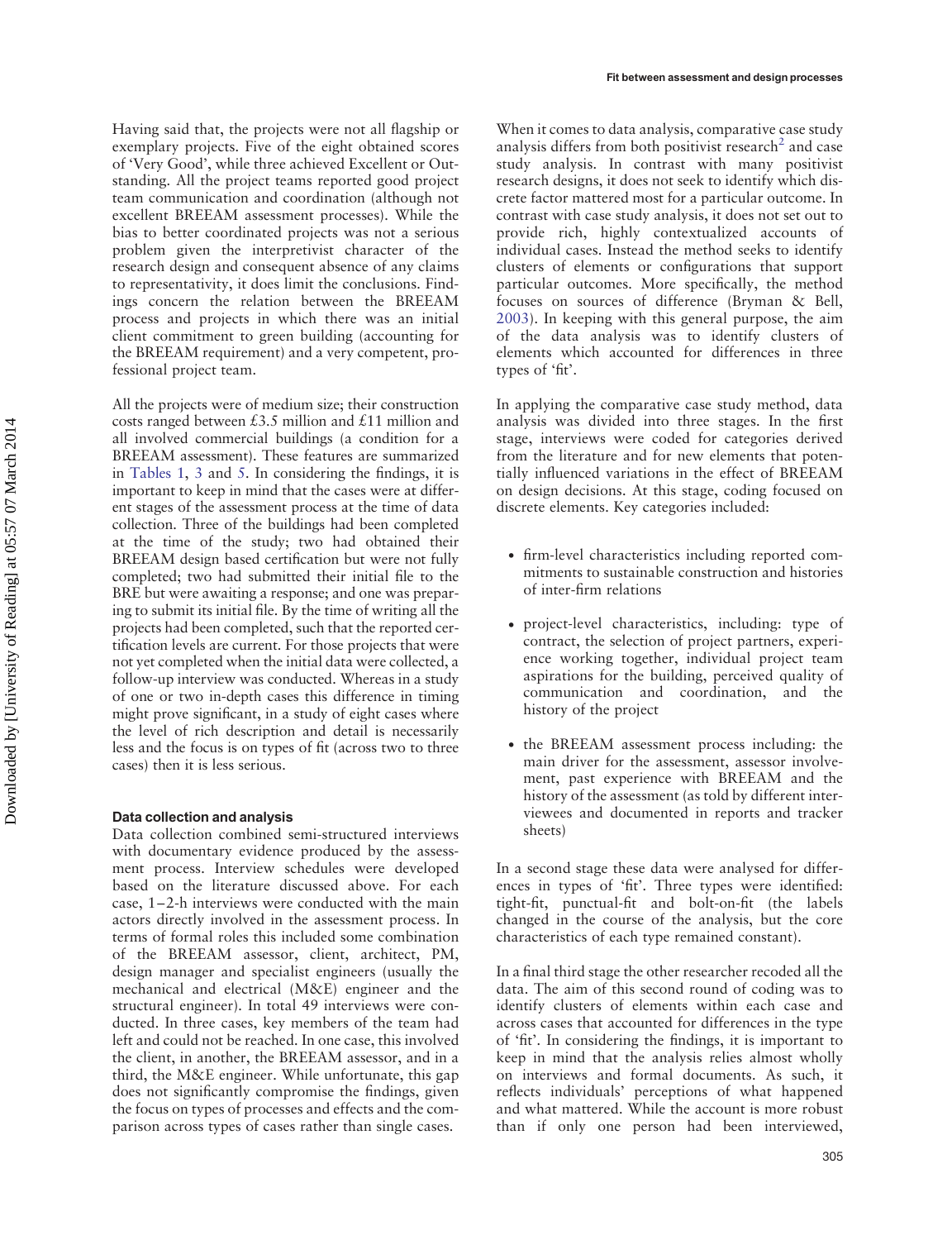it remains an amalgam of different perspectives, offered at a single point in time.

Ethics procedures were followed in conformity with University of Reading requirements. Information and consent forms were distributed prior to each interview, data were anonymized immediately after transcription and copies of the transcripts were sent to each interviewee for review and final approval. Case study names were changed to hide individual and firm identities. Direct quotes will be referenced by formal roles and project pseudonyms to protect confidentiality; they should not be taken as claims regarding professional roles.

#### Findings

An initial analysis of the data led to a classification of the eight building projects into three categories corresponding to the type of 'fit' between the assessment process and design and construction processes. These included:

- . tight-fit, where BREEAM was present throughout the design and building process
- . punctual-fit, where BREEAM figured at key moments but was not continuously on the agenda
- . bolt-on-fit, where the assessment process had little effect on everyday design and construction decisions

One case, Bailey Primary School, proved difficult to classify. It was eventually placed in the bolt-on-fit category on the grounds that BREEAM only entered into design and construction processes in the very beginning and at the very end of the project, making it more similar to the other bolt-on-fit cases than the punctual-fit cases.

In analysing the data, a number of elements proved to be roughly similar across all cases. These included the level of communication and coordination, which all interviewees on all projects reported to be good. While there were undoubtedly variations across the projects, none seemed significant enough to account for differences in type of fit. Similarly, while the type of formal contract varied across projects, these differences were not found to have a systematic effect and thus will not be discussed.

Enquiry into the effect of BREEAM on project team dynamics proved inconclusive. When asked explicitly about the effect of BREEAM on project team integration, interviewees conceded that BREEAM might have had some effect, but did not see it as significant. As one interviewee explained:

I think that's probably ... a bit of a stretch, but it's not entirely wrong. I think ... it widens the design meeting ... and involves everybody else ... It's maybe not the biggest thing in the world, but it's certainly adding some value. (Client/developer, The Barnes Academy)

Similarly, one M&E engineer with BREEAM training noted:

I mean, who knows how ... I think it was a very integrated and cooperative design team. I think it went very well. But who knows how much that was down to BREEAM or just the design team happened to get on well.

(M&E engineer, Barford Court)

As with the effect of contracts and communication, this lack of clear effect may be partly due to the fact that all eight projects were deemed to have relatively good communication and coordination, such that the effect of BREEAM was negligible. Had the study included projects with serious breakdowns in communication, the findings might have been different.

Comparative analysis of the documentary and interview data suggested the relevance of five projectlevel characteristics and three assessment-specific characteristics. The five project-level characteristics included: prior experience working together, personal commitment (and consequent level of engagement with the project), timing of the involvement of specialists, personal commitment to sustainable construction and continuity of project. The three assessment-level characteristics included: the level of assessor involvement, continuity of assessor involvement and the project team's prior experience with BREEAM. In addition, individual firms' experience of working together (in contrast to personal experience) and the relative importance of sustainability in individual firms' image and practice seemed relevant. However, given their overlap with project-level elements, they were not privileged in the analysis.

#### Tight-fit assessments

Three cases in the sample were classified as tight-fit: Barnes Academy, Readett Community Centre and Barford Court ([Table 1\)](#page-9-0).

#### Barnes Academy

Barnes Academy offers a case in which all the elements deemed essential for sustainable construction came together. The project was characterized by a high level of commitment to the project, a high level of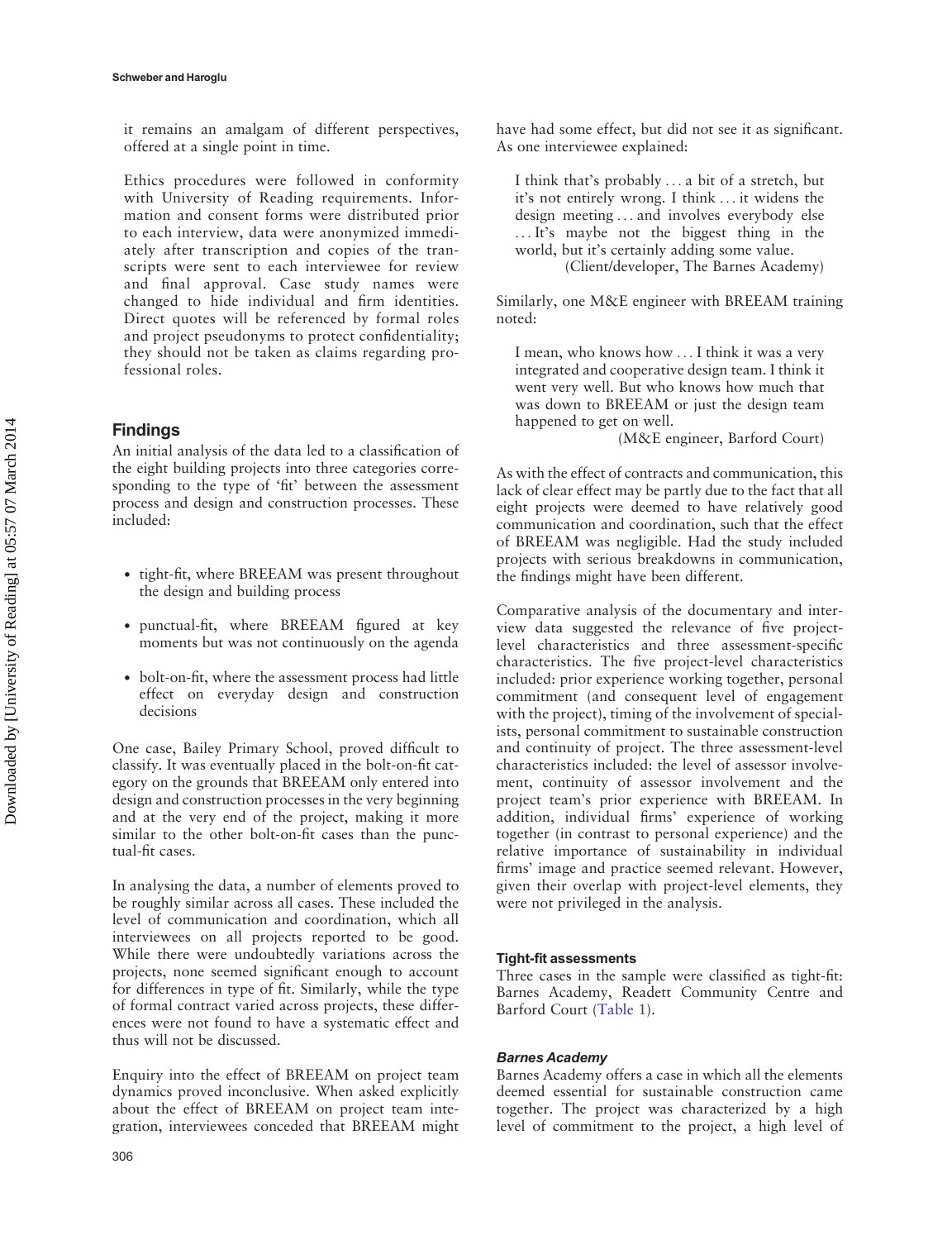| Case study                 | <b>Readett Community Centre</b> | <b>Barford Court</b> | <b>Barnes Academy</b> |
|----------------------------|---------------------------------|----------------------|-----------------------|
| Type                       | Community centre                | Office               | School                |
| Cost (£, millions)         | 3.7                             | 8.0                  | 6.9                   |
| <b>BREEAM</b> scheme       | 2008 Bespoke                    | 2006 Office          | 2008 Education        |
| Initial target             | <b>Excellent</b>                | Very Good            | Outstanding           |
| <b>Final Certification</b> | Outstanding                     | Excellent            | Outstanding           |
| Time of study              | On-site                         | On-site              | On-site <sup>a</sup>  |

<span id="page-9-0"></span>Table 1 Tight-fit assessments cases

Notes: <sup>a</sup>Waiting on design stage certification.

commitment to sustainable construction, extensive prior experience working as a team and extensive prior high-target BREEAM experience.

The clients included a representative from the local council and a client/developer, both of whom were committed to sustainable construction. Both clients saw BREEAM as a way to realize their goals for the project. The council representative saw it as a way to ensure that the building was genuinely 'green' (despite his own lack of technical knowledge). The client/developer had her own three-pronged strategy for sustainable construction. These included: (1) a commitment to carbon-neutral buildings, (2) a fabric-first approach and (3) the highest BREEAM target possible.

Turning to the BREEAM target, the council representative initially set the target at Very Good, but was persuaded by the client/developer to raise it to Excellent. The target was raised a second time to Outstanding when that option became available in 2008. To meet this ambitious target, the client/developer not only studied the BREEAM manual, but also brought it to every meeting and consulted it regularly. Both clients viewed the project as a flagship project.

Client commitment to sustainable construction and to the project more generally was matched by the enthusiasm of the project team as a whole. The BREEAM target provided an important focus for that energy. As the design manager explained:

everyone wants it, so it makes it a lot easier in some respects. Obviously, it's hard work, there's a lot of time, a lot more of my time involved in getting an Outstanding from an Excellent, but at the same time it's motivating, isn't it?

(Design Manager, Barnes Academy)

The team's ability to deliver this ambitious goal was helped by their prior experience as a team and with BREEAM. As the client/developer explained:

Well, the contractors that we work with, we've spent a lot of time ... educating them ... into how the whole process works. So, RS have done seven or eight of these things now. They have a design manager (who) takes responsibility for it and drives it through.

(Client/developer, Barnes Academy)

In addition, all the key project team members, with the exception of the architect and the school client, had extensive experience working with BREEAM. While the architect did not have BREEAM experience, he worked in a firm that had a BREEAM assessor on hand for consultation.

A striking feature of most of the interviews for this case was the project team's focus on sustainable building, rather than on BREEAM. While BREEAM was present in every decision the team made, it was never treated as an end in itself, but rather as a means to achieve their goal of an environmentally sound building.

#### Readett Community Centre

Readett Community Centre offers a slightly different scenario, but one which also delivered BREEAM Outstanding. In this case everyone except for the client, the flood-risk surveyor and the ecologist were from the same multidivisional, multinational firm. What they lacked in experience with sustainable construction they made up for in motivation, long-term working relations and proximity. The team's motivation rested on two factors. First, this project was the first they had delivered for the local council in a new framework arrangement. Success would bring them a future stream of work; failure could damage their chances on the next project. Secondly, while the firm itself was not a niche sustainability firm, it had a small ambitious Sustainability Unit. Like Barnes Academy this was a flagship project with strong client motivation and engagement.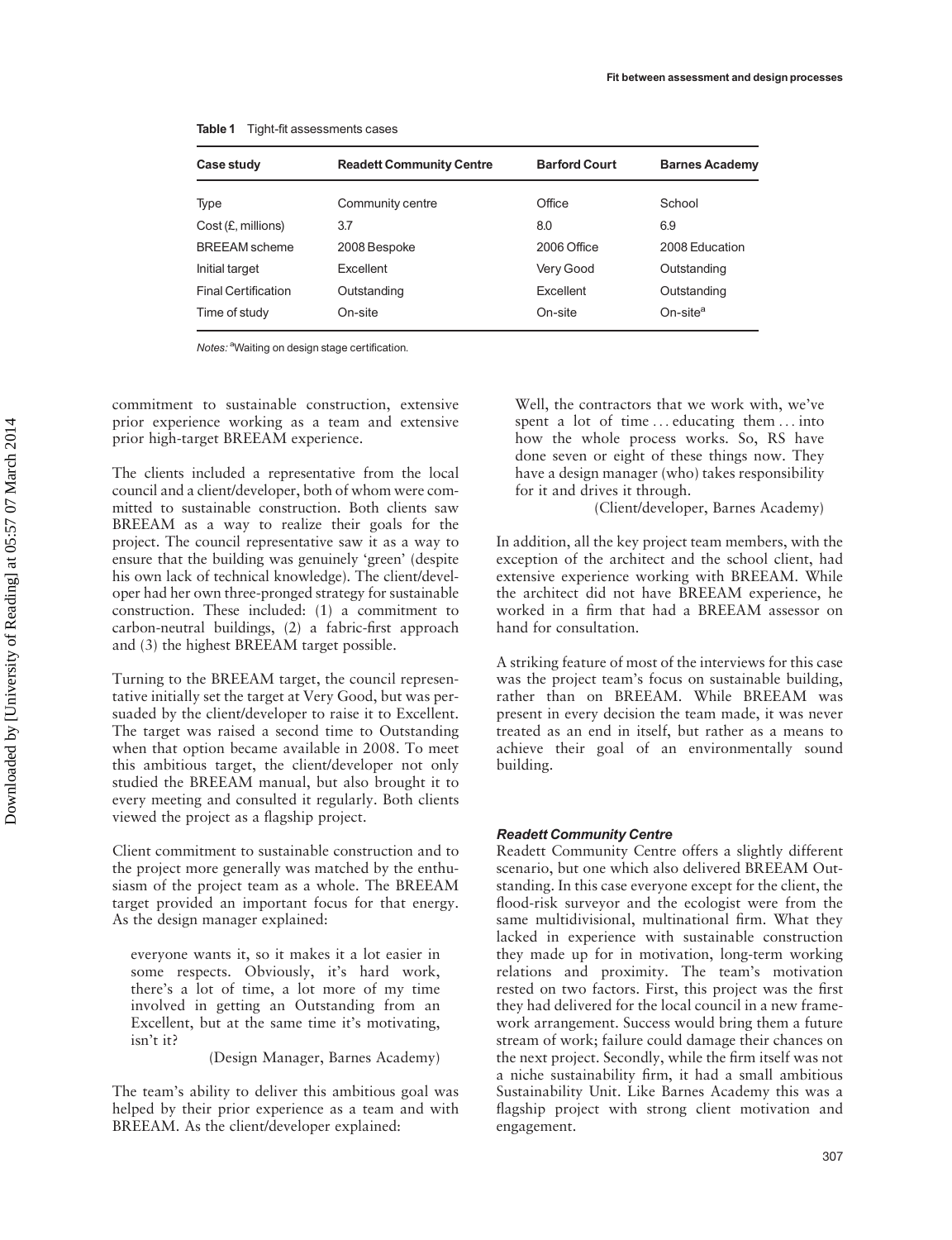At some point in the process both the Sustainability Unit and the client's aspirations converged around a commitment to zero carbon. For the client, zero carbon was seen as a way of bringing pride to a relatively deprived community. For the Sustainability Unit, it opened the door to a BREEAM Outstanding score and contributed to their efforts to persuade senior management to invest in their unit.

The Readett Community Centre team differed from the Barnes Academy team in their relative lack of BREEAM experience. Neither the architect nor the PM had extensive BREEAM experience. While the specialist engineers did, none of them had any sense of ownership  $vis-\hat{a}-vis$ the BREEAM process. Physically, they were located in a different regional office, which limited their day-today involvement with the PM and architect. This, however, was balanced by a very proactive BREEAM assessor who was brought onto the project at the initial concept stage and attended design meetings regularly. Thus, although the assessor needed to chase both the architect and the specialist engineers for evidence, the assessor's personal commitment to the task (fuelled by her commitment to the Sustainability Unit and its future within the firm) meant that everything was provided in the end. The point here is not that some project team members failed to engage as fully as they might, but rather that the assessor assumed ownership of the process. As the cases below suggest, this is not standard practice.

#### Barford Court

Finally, Barford Court offers an example of how a team of high-end, sustainability minded individuals, from different firms, without extensive experience of working together, can nevertheless engage with BREEAM in a continuous manner. In this case, a relatively inexperienced client selected a PM who in turn selected an architect, with expertise in sustainable design. Once appointed, the architect effectively served as the client representative on the project. While the client did not begin with any particular vision for the building, the architect brought to the project a distinctive approach to sustainable construc-tion, informed by 'The Natural Step'.<sup>[3](#page-19-0)</sup> The architect also selected specialist engineers and a BREEAM assessor from his preferred M&E firm. As in the Barnes Academy project, the Barford Court project benefited from the team's prior experience of working together on sustainable building projects. In contrast to the Barford Court and Readett Community Centre projects where the clients were very hands on, the Barford Court client trusted the PM and architect and largely deferred to their decisions.

When it comes to BREEAM, Barford Court exemplifies the combined effect of ownership, prior BREEAM experience and shared commitment. The architect and

M&E team had considerable BREEAM experience and a strong commitment to do something special and sustainable. The M&E engineer had been trained as a BREEAM assessor and acted as the assessor's representative at team meetings, drawing attention to the BREEAM implications of specific decisions as they were discussed. This cooperation was undoubtedly enhanced by the fact that they both come from the same firm. The PM had less experience with BREEAM, but worked for a firm with in-house experience. Finally, the local contractors were new to the BREEAM game.

In this case, the architect and assessor assumed ownership of the BREEAM process, overseeing its implementation and making sure that documentation was delivered to specification and on time. This was helped by the fact that every credit of the BREEAM pre-assessment was costed up-front and included in the specifications for the contractor.

#### Preliminary discussion: tight-fit assessments

The three cases outlined in this section document three distinct BREEAM–project team configurations, each of which allowed for a maximum input of BREEAM into the building design and each of which was partly motivated by the clients' association of a high BREEAM score with both quality and reputational value. In terms of the effect of BREEAM on design and construction processes, the cases discussed above suggest two general points. The first concerns the importance, not of BREEAM experience on its own, but of the combination of BREEAM experience and a strong project-level sense of ownership of the BREEAM process. In Barnes Academy, the client developer embodied this combination and was supported by a proactive assessor and a team with a shared history of high BREEAM assessments. In Barford Court, the architect oversaw the BREEAM process, with the support of a proactive assessor. The Readett Community Centre offers an example where this 'marriage' was absent, thus drawing attention to its importance. In this latter case, while the specialist engineers had a great deal of BREEAM experience, their physical distance from the rest of the team and the specialist engineers' sense that BREEAM was the Sustainability Unit's responsibility meant that their expertise did not feed into daily design decisions. This was compensated for by an exceptionally proactive assessor.

A second suggestion concerns the role of BREEAM in supporting an already existing commitment to sustainable construction. In all three cases, BREEAM was treated as a tool to keep sustainability on the agenda and deliver it, rather than an end in itself. In two of the three cases, an important element in the incorporation of BREEAM into design and construction decisions would seem to have been the project teams' prior experience of working together to deliver specifically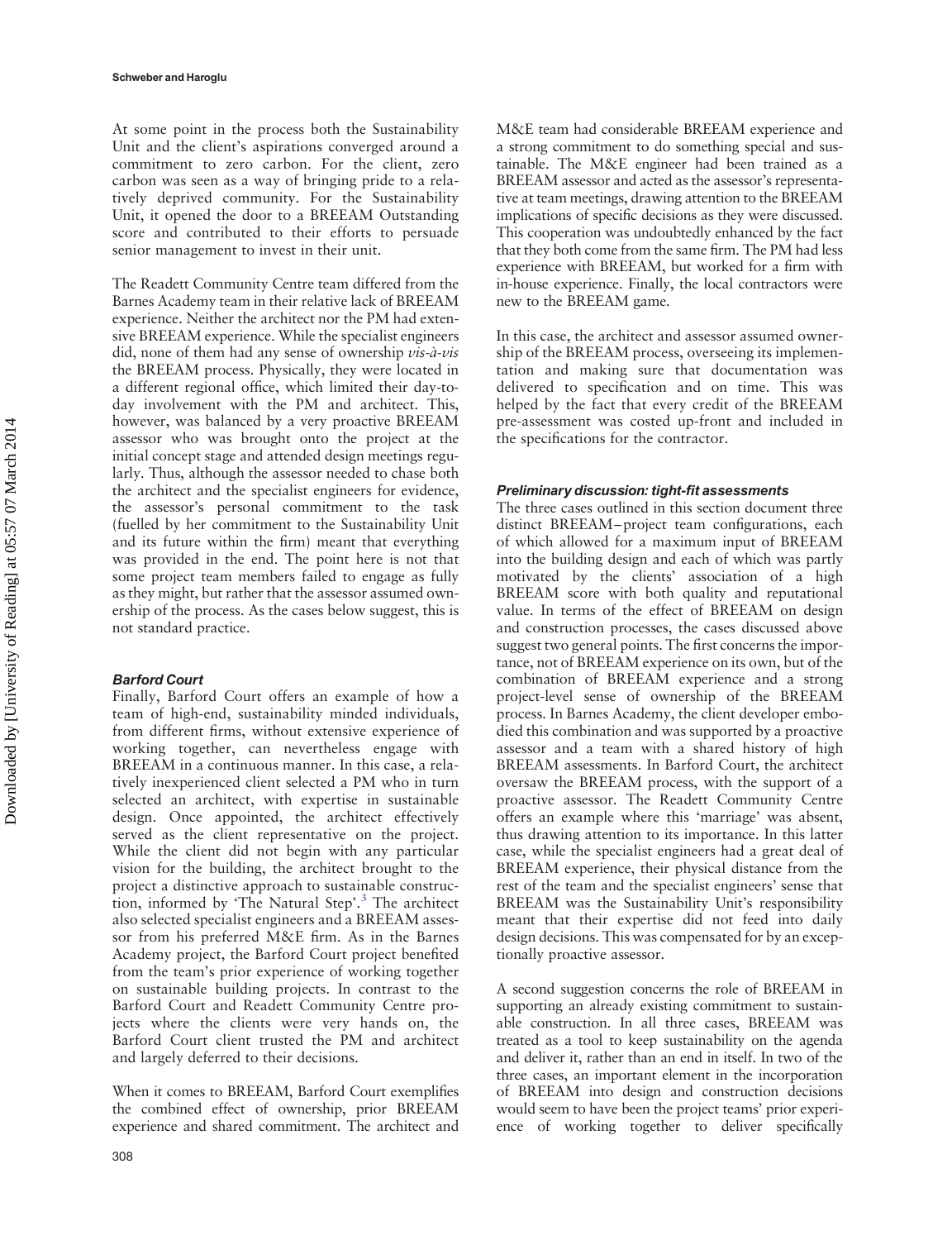<span id="page-11-0"></span>Table 2 Project and BREEAM elements in tight-fit assessment cases

| Case study                                 | <b>Readett Community</b><br>Centre | <b>Barford</b><br>Court | <b>Barnes</b><br>Academy |  |
|--------------------------------------------|------------------------------------|-------------------------|--------------------------|--|
| <b>Project characteristics and process</b> |                                    |                         |                          |  |
| Prior experience working together          | High                               | High                    | High                     |  |
| Commitment and engagement                  | High                               | High                    | High                     |  |
| Early involvement of specialist            | High                               | High                    | High                     |  |
| Commitment to sustainable<br>construction  | High                               | High, but new           | High                     |  |
| Continuity of project                      | High                               | High                    | High                     |  |
| <b>BREEAM characteristics and process</b>  |                                    |                         |                          |  |
| Level of assessor involvement              | High                               | High                    | Medium                   |  |
| Continuity of assessor involvement         | High                               | High                    | High                     |  |
| Prior experience with BREEAM               | High                               | Medium                  | High                     |  |

sustainable buildings. This observation points to a more general phenomenon, namely the existence of sustainability project teams who are brought together by the PM, architect or contractor because they are known to share his/her approach and can be trusted to deliver.

As this discussion suggests, while BREEAM does not ensure either a sustainable design or an 'integrated' project team, the combination of high team engagement, a clear commitment to sustainable construction (independent of BREEAM), BREEAM experience and active ownership of the assessment process give it an important role in sustainable design and construction.

Table 2 summarizes the main elements identified as relevant for distinguishing the three tight-fit cases discussed above from the other cases.

#### Punctual-fit assessments

The two cases of punctual-fit assessments involved more standard projects, with less widely distributed sustainability and BREEAM expertise. Both punctual-fit assessments involved school projects (Table 3).

#### Ramley College

Ramley College was the initiative of a very proactive headmistress who had transformed a failing secondary school into a 'high performing school' (in terms of academic achievement) and now wanted to build a sixth form college on the premises. While she was very committed, she was also very busy and did not know much about construction. When it came to sustainability, her focus was primarily on social sustainability. However, she used BREEAM as a framework to monitor the quality of the building and the project team.

Table 3 Punctual-fit assessment cases

| Case study                 | <b>Heather Woods</b><br><b>Secondary School</b> | <b>Ramley College</b> |
|----------------------------|-------------------------------------------------|-----------------------|
| Type                       | Residential school                              | School                |
| Cost (£, millions)         | 54                                              | 50                    |
| <b>BREEAM</b> scheme       | 2008 Bespoke                                    | 2008 Education        |
| Initial target             | Very Good                                       | Very Good             |
| <b>Final Certification</b> | Very Good                                       | Very Good             |
| Time of study              | On-site <sup>a</sup>                            | Completed             |

Notes: <sup>a</sup>Waiting on design stage certification.

The PM chose the rest of the team; while she had worked with the design-phase M&E and assessor, she had not worked with other members of the team. Moreover, project team members were located in different parts of the country and much of the communication was done by e-mail. As the contractor explained:

I think communication has been very good. ... Everybody's been copied into information. People are very keen. Obviously, the odd e-mails have come into their own a little bit, and they, sort of, fly around, but everybody's been using it in a responsible manner. We insist on having regular design meetings and workshops to make sure that any information that is, sort of, bandied about across the consultancies is tied together at regular meetings.

(Contractor, Ramley College)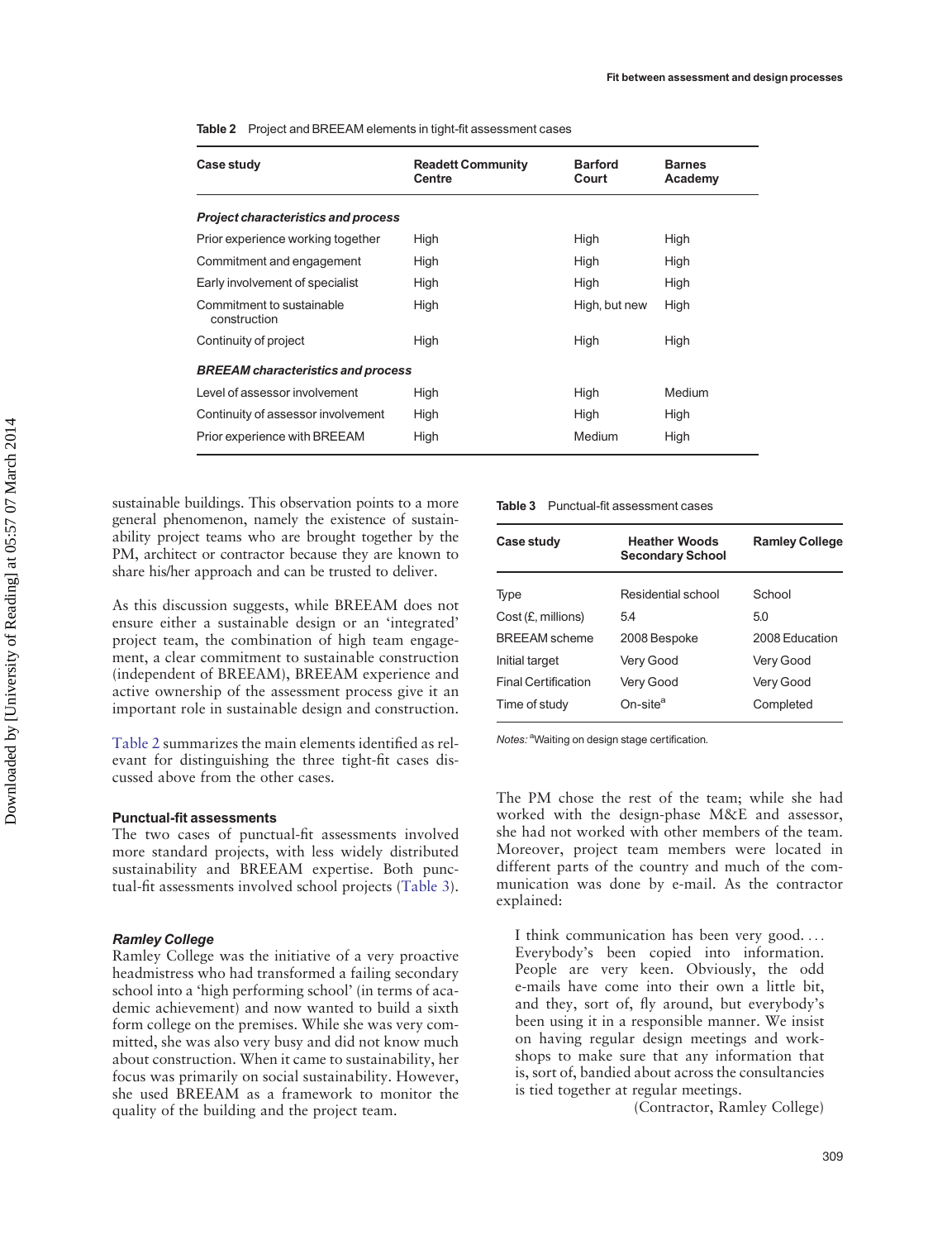When asked to describe the building, most members of the project team described it as a 'standard, straight forward job', although one or two pointed to the natural ventilation and atrium as distinctive features.

The most experienced member of the team in terms of sustainability and BREEAM was the contractor who came from a high-end firm with a reputation for sustainable construction. The firm has its own commitment to achieve high BREEAM scores on all projects, independent of client requirements, however the contractor was brought in relatively late in the process (despite being a Design –Build contract). To the disappointment of the PM, the contractor did not engage with specific design decisions; to the delight of the assessor all site-specific BREEAM requirements were delivered beyond expectations and with precisely the right kind of documentation. Other project team members came from firms with good general reputations, but without distinctive sustainability profiles.

Turning to the BREEAM process, everyone on the team had some prior experience working with BREEAM. As noted above, the contractor (and their appointed service engineers) had extensive experience delivering BREEAM Excellent buildings. The architect had participated in one previous project in which BREEAM credits were lost unnecessarily, and he was determined not to repeat the experience. The PM had also been involved in a previous assessment, but this was the first time they were project managing a BREEAM assessment. In this case, the architect and PM's lack of experience driving an assessment was balanced by their strong sense of ownership. While the client initially targeted Excellent, this was changed to Very Good relatively early on, on cost grounds.

In many ways Ramley College offers an example of a textbook assessment process. Everything went smoothly. The architect included detailed BREEAM credit specifications in the tender and the contractor's extensive experience with BREEAM Excellent buildings meant that it was already standard practice. As the contractor noted: 'it kind of rumbled along in the background'. The assessor was excellent, having been involved in one of the BREEAM Outstanding projects described above; however, in this project their involvement was limited to the six meetings for which they were paid. The only delays in delivering evidence that were reported concerned some of the specialist engineers who had been subcontracted by the contractor, leaving the assessor without direct access to them.

#### Heather Woods Secondary School

The second project in this category was a major refurbishment project, designed to transform an army base camp into a residential school. Like the Readett Community Centre (in the tight-fit category), all the project team members were from the same firm and all were located in the same office, with the exception of the assessor and engineer designer. There was an internal information and communication technology (ICT) cross-referencing system which the team used to communicate and update changes. As in the Readett Community Centre, sustainability features were driven by the firm's Sustainability Unit in the person of the assessor.

The BREEAM target of Very Good was both a planning requirement and a Department for Education and Schools (DfES) requirement. The project team itself had less direct BREEAM experience than the team responsible for Ramley College. The PM and design engineer had no BREEAM experience. The mechanical and structural engineers had done BREEAM buildings before, but the electrical engineer had not.

This relative lack of BREEAM experience amongst key project team members was balanced by a proactive assessor who worked side by side with the PM throughout the project. In addition, the feasibility study included monies for a deputy PM with the sole responsibility of delivering BREEAM. As one project team member reported, BREEAM was on the agenda at every design team meeting and the deputy manager and assessor touched base at least once a week to discuss the assessment and its progress.

As in Ramley College, the assessment process in Heather Woods Secondary School was relatively straightforward, although the process did suffer a bit when the deputy PM was withdrawn to reduce costs. When asked how he would rate the assessment process overall, the assessor responded:

It was okay. It was one of the better ones. I mean, there were moments. I do feel like I had to spoon feed the M&E. ... I mean [laughs], bearing in mind, RC who did the electrical spec ... he literally sits as far away as you are now from me and JH sits in the next pod behind. (BREEAM assessor, Heather Woods Secondary School)

In part because of their proximity in the same office, whatever evidence issues arose were caught in time and at the time of the interviews, the project was on track to deliver its target of BREEAM Very Good.

#### Preliminary discussion: punctual-fit assessments

The two cases described above offer examples of 'standard' projects. In both Ramley College and Heather Woods Secondary School, BREEAM had a punctual effect on key design decisions. This effect is clearly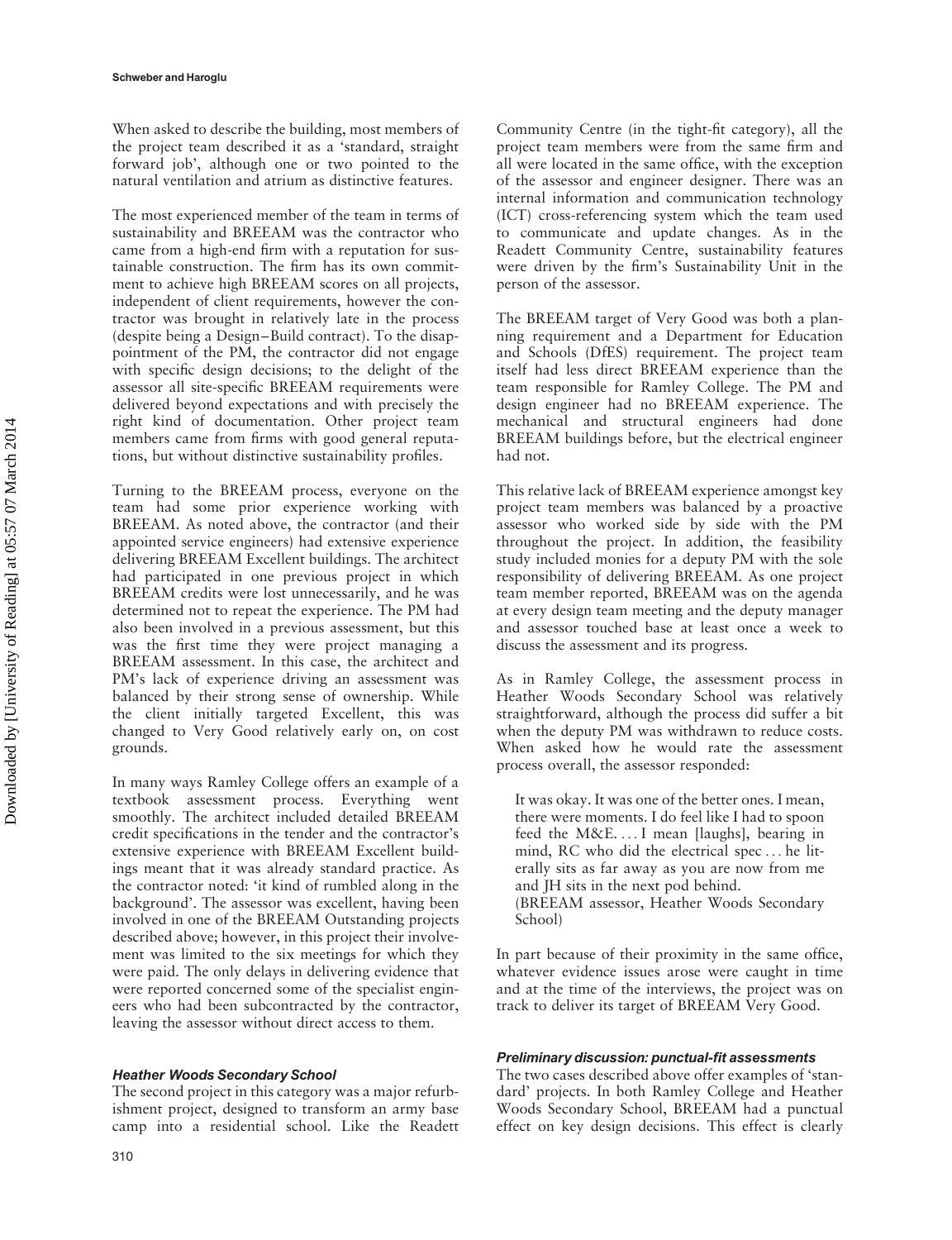| Case study                                 | <b>Ramley College</b> | <b>Heather Woods Secondary School</b> |
|--------------------------------------------|-----------------------|---------------------------------------|
| <b>Project characteristics and process</b> |                       |                                       |
| Prior experience working together          | Medium-low            | High                                  |
| Commitment and engagement                  | Medium                | Medium-low                            |
| Early involvement of specialist            | Medium                | High                                  |
| Commitment to sustainable construction     | Low                   | Medium-low                            |
| Continuity of project                      | High                  | High                                  |
| <b>BREEAM characteristics and process</b>  |                       |                                       |
| Level of assessor involvement              | Medium                | High                                  |
| Continuity of assessor involvement         | High                  | High                                  |
| Prior experience with BREEAM               | Medium                | Low                                   |

Table 4 Project and BREEAM elements in punctual-fit assessment cases

evident in the case of Heather Woods Secondary School where the decision to replace the boiler was explicitly framed in terms of BREEAM credits. If BREEAM functioned as an orienting framework in the tight-fit cases, its job in the punctual-fit cases was to weigh in on discrete decisions; although, as the reference to a 'domino' effect below suggests, these often had spillover effects.

Turning to project-level characteristics, the two punctual-fit cases involved 'standard projects', which did not pose any exceptional challenges but which also did not generate the kind of intense commitment or motivation seen in the tight-fit cases. If one compares the cases, each offers an example of how the absence of certain project-level conditions can be balanced by the presence of others. In the Ramley College project, geographic dispersal and a lack of prior experience working together was balanced by the distribution of BREEAM experience across the team and a strong sense of ownership (of the BREEAM process), such that the architect and PM and contractor all took responsibility to keep it on the agenda. In contrast, Heather Woods Secondary School presents a case where the relative lack of direct BREEAM experience was balanced by a particularly wellintegrated project team with extensive informal communication. In both cases, the continuous involvement of a high-end assessor also proved essential for the relatively trouble-free achievement of BREEAM targets.

Table 4 summarizes the project and assessment level characteristics of each of these two punctual-fit cases. The mixed profiles underline the importance of clusters of elements rather than single factors. In each of these two cases low values for certain key elements were compensated for by high values for others.

#### Bolt-on-fit assessments

Turning to the three bolt-on-fit assessments, the first thing to emphasize is that these cases were not poor projects. On the contrary, all the clients interviewed reported high levels of satisfaction. One of the three won a number of awards. However, a good building does not (necessarily) a good environmental assessment make. The three cases reported below (and in [Table 5](#page-14-0)) provide an opportunity to consider how and why this is so.

#### Bailey Primary School

The first example of a bolt-on-fit project is borderline between a punctual-fit assessment and a bolt-on-fit assessment. Bailey Primary School involved the addition of a new building onto an existing school site. In this case, the acting client had left the council and could not be located, so their perspective is missing from the data. From what other team members said, the client was relatively hands-off during the process. The project was a traditional contract, led by an architect from a very good, but not particularly sustainability minded, firm and there was no PM. The architect and the M&E firms had worked together a number of times, but there were no other long-term relations between the team members. The M&E and the assessor were from the same firm and together they drove the sustainability features in the building. When asked about communication and coordination, the project team was not particularly forthcoming; most interviewees indicated that it was fine.

As in Heather Woods Secondary School, the BREEAM target was a condition for funding. Within the team, the architect had no prior BREEAM experience; nor did he have any sense of ownership over the BREEAM process. When, after some initial probing,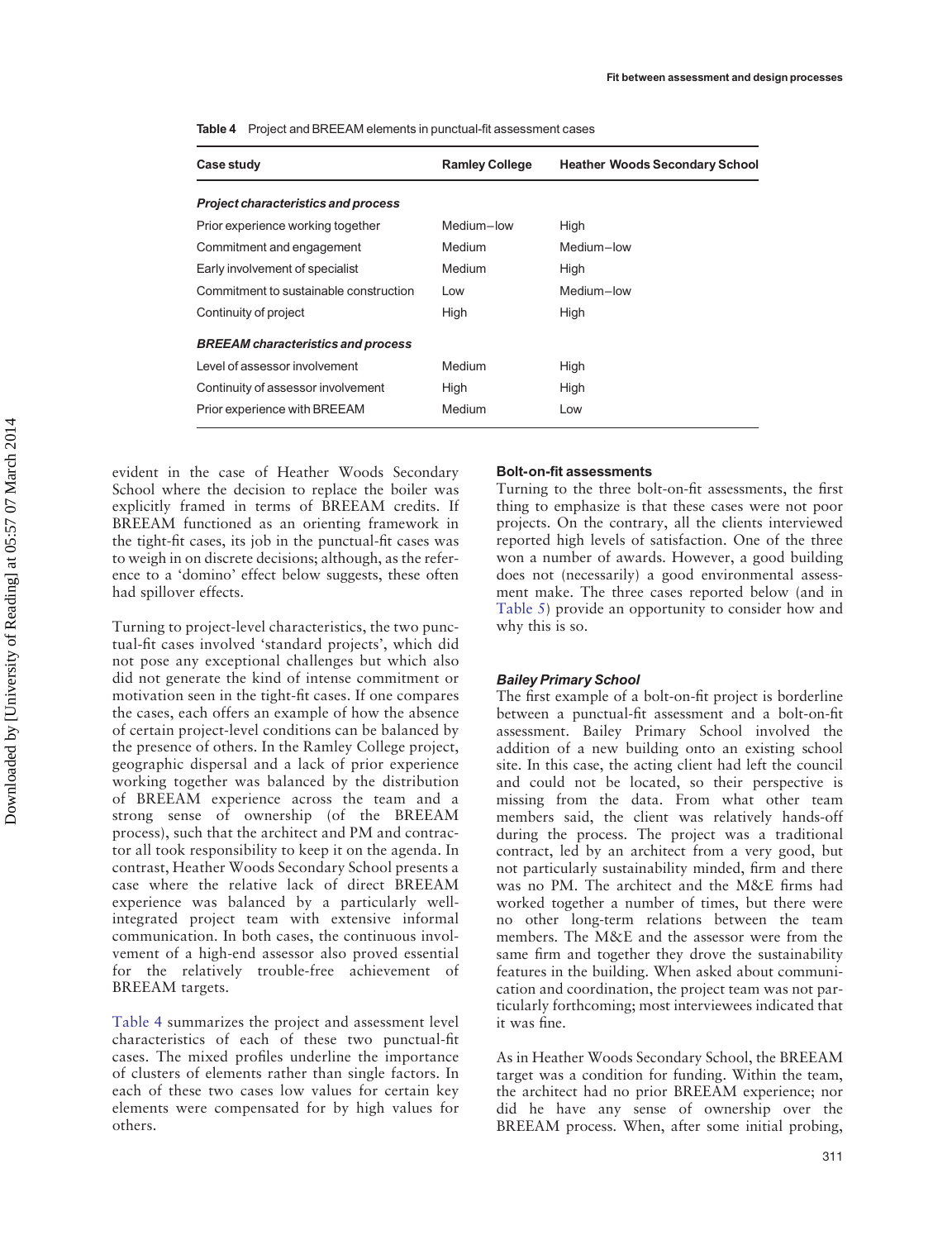| Case study                 | <b>Bailey Primary School</b> | <b>Turney Rehabilitation Centre</b> | <b>Dunning Halls</b>   |
|----------------------------|------------------------------|-------------------------------------|------------------------|
| Type                       | School                       | Residential health                  | Residential school     |
| Cost (£, millions)         | 7.0                          | 11.5                                | n.a. <sup>a</sup>      |
| <b>BREEAM</b> scheme       | 2005 Schools                 | 2008 Healthcare                     | 2006 Multi-residential |
| Initial target             | Very Good                    | Excellent                           | <b>Fxcellent</b>       |
| <b>Final Certification</b> | Very Good                    | Very Good                           | Very Good              |
| Time of study              | Completed                    | On-site <sup>b</sup>                | Completed              |

<span id="page-14-0"></span>

Notes: <sup>a</sup>The scale of the project was significantly curtailed midway through the design phase. Final figures for the section subject to the relevant BREEAM assessment were not provided.

<sup>b</sup>Preparing to submit design stage certification at time of the study.

he was asked if he was responsible for overseeing the assessment, he quickly replied 'no'. When asked who was responsible, he replied:

Okay, at the point of a breakdown it would be our – the Architects' – responsibility as the Design Team Leader. So if someone wasn't delivering the information we would have to call them and say, you know, 'Chivvy up, we need to, kind of, get this information out.'

(Architect, Bailey Primary School)

Two factors would seem to have contributed to the architect's lack of ownership, despite being the client representative and despite the absence of a separate project or design manager. First, the initial BREEAM pre-assessment predicted a high Very Good, suggesting that the team had significant room for manoeuvre. Secondly, and perhaps most importantly, the architect was not familiar with BREEAM and assumed that evidence could be collected and credits documented at the end of the project. While the contractor and specialist engineers had experience and knowledge of BREEAM, they did not go out of their way to keep it on the agenda. The result was that no one within the team owned the assessment process. In addition, once the preassessment phase had been completed, the BREEAM assessor took a back seat. As he explained, at least eight or nine months went by without any contact. While this might seem as a neglect of his responsibilities, it was well within the workload covered by the assessor fee.

The result was that BREEAM fell off the agenda. When the assessor did re-engage, he found that a number of credits had been lost. These included relatively 'easy wins' such as the user guide and 'ease of maintenance' credits as well as more expensive features, such as the quality of the glazing. In addition, a number of credits were lost for lack of correct documentation. In the end, the assessor did a great deal of lastminute chasing and the project scraped through with a low Very Good.

#### Turney Rehabilitation Centre

Turney Rehabilitation Centre was commissioned by a National Health Service (NHS) Trust. Within the NHS there is a general requirement of BREEAM Excellent for all new builds. The project team included an architect and specialist engineers from different medium-sized firms and a high-end contractor with no special sustainability profile. None of the firms involved was known for sustainable construction and the project firms and project team members had not worked together before. One of the most striking characteristics of Turney Rehabilitation Centre was the discontinuity in project team members. The PM changed three times towards the beginning of the project and was finally assigned to a young graduate. Similarly the electrical engineer was replaced part way through the project, although he was later brought back into the team. The project itself was on a brownfield site and the team had to do significant (and unexpected) remedial work to make the site safe for construction. Despite these issues, the project was delivered ahead of time, on budget and to an award-winning standard. While the discontinuities may not have affected the final product, they did affect the BREEAM process.

The initial pre-assessment report predicted the required Excellent score. However, once the preassessment was completed, the assessor was taken off the job to save money. The plan was to re-employ her towards the end of construction process to submit the final dossier to the BRE for certification. This might have been acceptable (from a BREEAM perspective) if the architect and/or PM had been experienced in sustainable construction and BREEAM, however in this case they were not. Formally, the PM had responsibility for delivering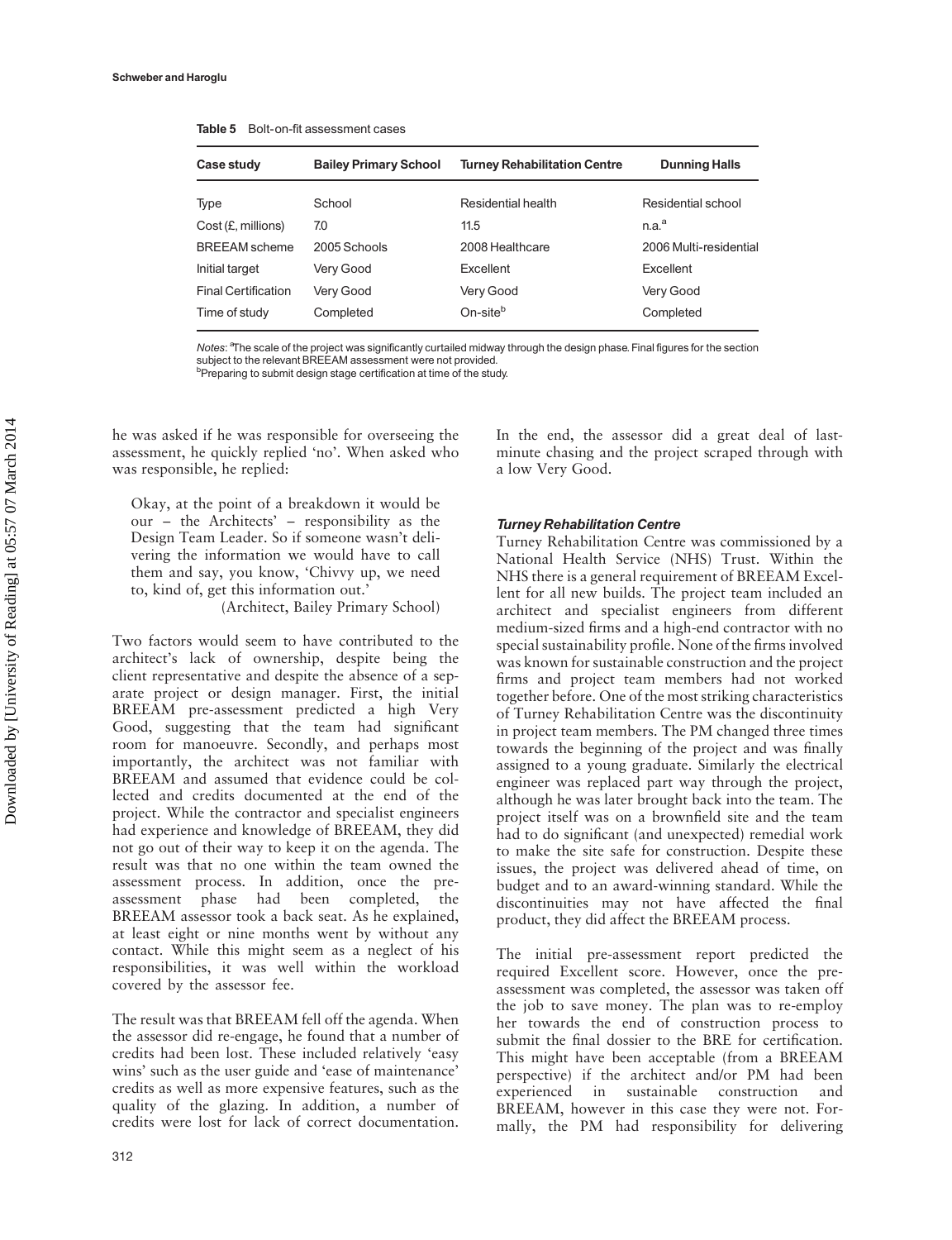BREEAM; however, this was the second project he had ever managed and he had his hands full with project delivery. The electrical engineer, who had begun with the project, had done a BREEAM course and was very knowledgeable, but he was replaced by someone else with no BREEAM experience and only brought back in towards the end. As such, he was not in a position to oversee the BREEAM process.

The result was that BREEAM was largely neglected for most of the on-site phase of the project. Interviews for this research were conduced half way through on-site construction. At that time, the initial design assessment had yet to be submitted and the PM had realized that BREEAM was slipping. As a result, they moderated their target to Very Good. Both the architect and client mentioned a calculation that BREEAM Excellent would cost an additional £30 000 and seemed to think it had been paid. Moreover, the client was under the impression that the project was still on target for BREEAM Excellent, although he was aware that there were problems. Follow-up telephone interviews suggested that the BREEAM process was not recovered. The original assessor was not brought back in to complete the assessment, although the reasons are unclear. In the end the project obtained a Very Good, but BREEAM is not mentioned in the extensive publicity surrounding an otherwise very successful project.

#### Dunning Halls

The final bolt-on-fit assessment was with the same contractor as Turney Rehabilitation Centre. Like the Centre, Dunning Halls was a solid, well-designed, well-delivered project, with significant discontinuities that contributed to a lower than initially anticipated BREEAM score. Dunning Halls was a school residential facility. The building was initially part of a much larger multi-building scheme. The architect and specialist engineers were from the same multidisciplinary medium-sized consultancy. A decisive moment in the project came during the detailed design phase when the client decided to abandon their ambitious development plans and to restrict the project to a single residential facility. This change in scope of the overall project had a direct impact on the BREEAM target. The initial target was Excellent, however this relied on other buildings in the multi-building scheme. When the project was reduced to a single building, the possibility of Excellent was deemed to have been lost.

Within the team, the architect and specialist engineers all had some BREEAM experience, however the design manager who was charged with overseeing BREAM did not. Moreover the assessor, from a large Londonbased firm, was brought in on the project relatively late. In addition, the assessor tended to rely on written communication; a number of project team members reported confusion over what was required for particular credits. According to one interviewee, the BREEAM process was largely a box-ticking exercise.

#### Preliminary discussion: bolt-on-fit assessments

A comparison of the three bolt-on-fit assessments highlights a number of common features both in the BREEAM process and in the broader project context. When it comes to the BREEAM process, all three bolt-on-fit cases failed to achieve the initial predicted target. In Turney Rehabilitation Centre and Dunning Halls the projects targeted Excellent, but the team delivered Very Good; in Bailey Primary School they predicted a high Very Good, but came in just over the Very Good threshold. In all three cases, the BREEAM process was overseen by an architect or project or design manager with relatively little BREEAM experience and little commitment to keeping it on the agenda. In all three cases, the assessor withdrew (or in the case of Turney Rehabilitation Centre was removed) from the process following the initial pre-assessment process. In all three cases, no one within the project team felt responsible for the assessment process.

Rather than 'blaming' one person or another, these observations underline the importance of the three BREEAM process characteristics: level and continuity of assessor involvement and prior experience of BREEAM. They also point to the crucial importance of project-level ownership. In the absence of these elements, BREEAM functioned purely as an assessment exercise, with little to no impact on the building process or product.

In addition, the reduced attainment of a specified target was also due to characteristics and contingencies associated with the project as a whole. In all three cases, the project was marked by significant discontinuities in team members and/or in the scope and remit of the team. While these project teams did not have significant prior experience working together, interviewees did not feel that this posed a major obstacle. All described project team communication and coordination as good, relative to other projects on which they had worked.

The characteristics of the three bolt-on-fit assessments are summarized in [Table 6](#page-16-0).

#### Discussion and conclusions

Through the literature review, a list of discrete elements were identified that are deemed relevant for the achievement of a high BREEAM score. Those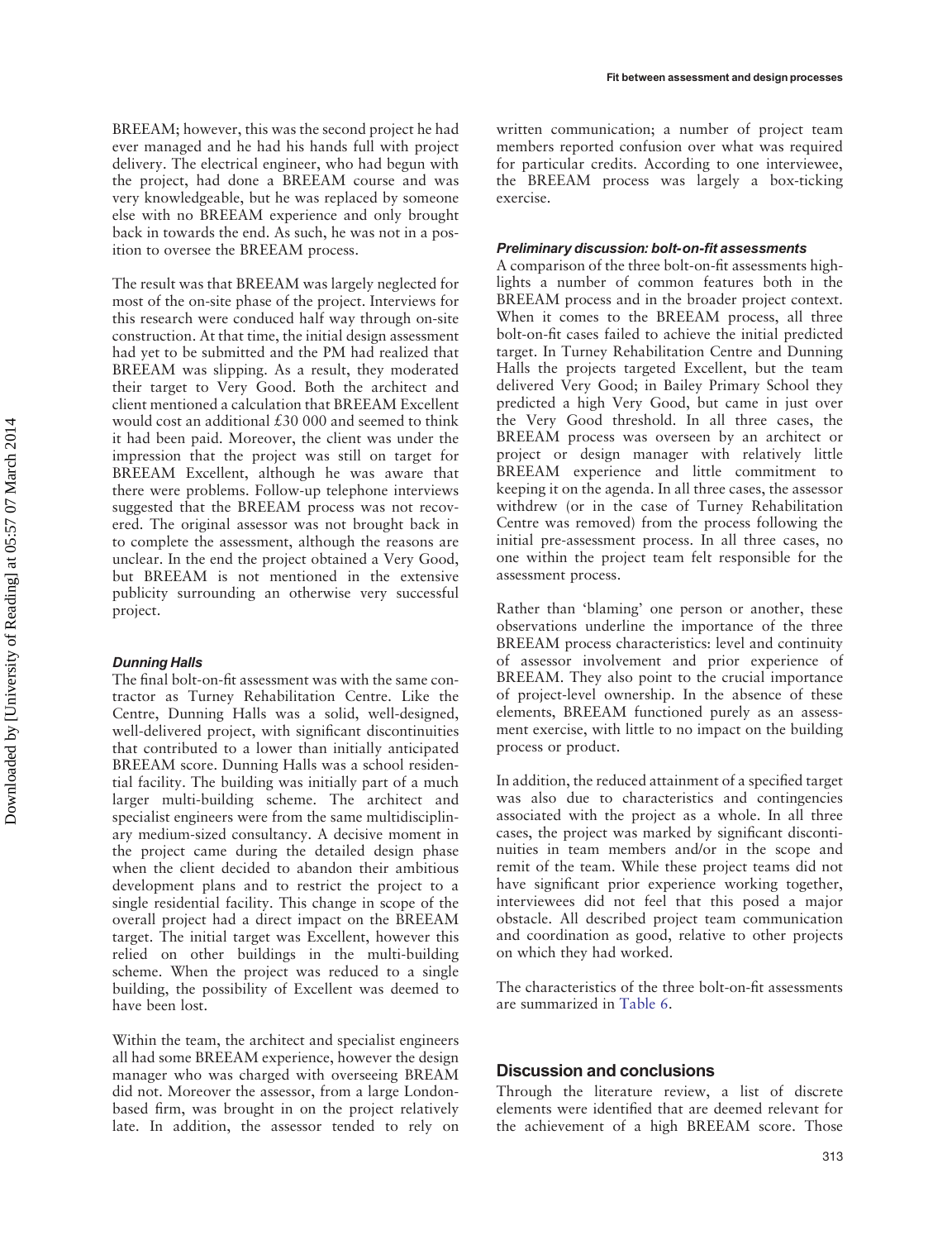| Case study                                 | <b>Bailey Primary</b><br>School | <b>Turney Rehabilitation</b><br>Centre | <b>Dunning</b><br><b>Halls</b> |  |
|--------------------------------------------|---------------------------------|----------------------------------------|--------------------------------|--|
| <b>Project characteristics and process</b> |                                 |                                        |                                |  |
| Prior experience working together          | Medium                          | Medium                                 | Medium                         |  |
| Commitment and engagement                  | Medium                          | Medium                                 | Medium                         |  |
| Early involvement of specialist            | Medium                          | Medium                                 |                                |  |
| Commitment to sustainable<br>construction  | Low                             | Low                                    | Low                            |  |
| Continuity of project                      | High                            | Low                                    | Low                            |  |
| <b>BREEAM characteristics and process</b>  |                                 |                                        |                                |  |
| Level of assessor involvement              | Low                             | Low                                    | Low                            |  |
| Continuity of assessor involvement         | Low                             | Low                                    | Low                            |  |
| Prior experience with BREEAM               | Low                             | Low                                    | Medium-low                     |  |

<span id="page-16-0"></span>Table 6 Project and BREEAM elements in bolt-on-fit assessment cases

suggestions were used in the current study to explore the 'fit' of the assessment process with design and construction processes. While there is clearly a connection between a tight fit and a high BREEAM score, the two outcomes are not necessarily identical. Logically one can imagine a building project with so many external constraints (relative to BREEAM credits) that it would be impossible for even the best, most experienced project team to achieve an Excellent or Outstanding. In other words, BREEAM assesses building designs and buildings, not project teams and their efforts. Having said that, it is the project team who deliver the assessment and their efforts clearly matter.

Much of the literature focuses on the effect of: (1) formal contracting methods, (2) communication and coordination or (3) prior experience with BREEAM. In analysing the eight cases included in this study, neither of the first two elements proved to be relevant. This does not mean that they do not affect either the sustainability of the building or the BREEAM process, but rather that they do not distinguish between these eight cases. In contrast, 'prior experience with BREEAM' was found to be relevant, although not on its own.

In terms of 'prior experience with BREEAM', it is found that while experience mattered, it mattered differently across the three types of fit. For the tight-fit projects, prior experience with BREEAM came as an extension of strong personal commitments to and extensive experience with sustainable construction. In each of the three tight-fit cases, key individuals brought to the project an approach and set of sustainability goals which they defined independently of BREEAM. And all used BREEAM as one of a number of different frameworks and guides to help implement that approach. If one turns to the punctual-fit cases,

in these projects experience with BREEAM mattered, but only if it was combined with ownership of the assessment process. Finally, lack of experience was an element in the relatively weak impact of BREEAM on everyday decisions in the bolt-on cases; although here too other elements also mattered.

These observations draw attention to clear differences in the involvement of the BREEAM assessor in each of the three types of fit. In principle, the presence of the assessor should ensure that all projects can benefit from prior experience with BREEAM. However, as construction professionals know and research has begun to show, the assessor does not own or implement the assessment process, at least not usually. In both Readett Community Centre (tight-fit) and Heather Woods Primary School (punctual-fit) a very proactive assessor, together with a single-firm project team, managed a successful assessment despite the absence of prior BREEAM experience within the team. A second related, but distinct, element involves the continuity of assessor presence. One striking feature of all three bolt-on-fit assessments involved considerable disruptions in assessor presence on the project.

An important finding from this study concerns the relation between assessor involvement and projectlevel characteristics. As the discussion of ownership suggests, while assessors matter, they do not, on their own, determine the 'fit' of the assessment with the project. Instead project-level characteristics proved critical. This is especially striking in the bolt-on-fit cases where discontinuities in the project help to explain the neglect of the BREEAM process.

When it comes to the tight-fit cases another important project-level element was prior experience working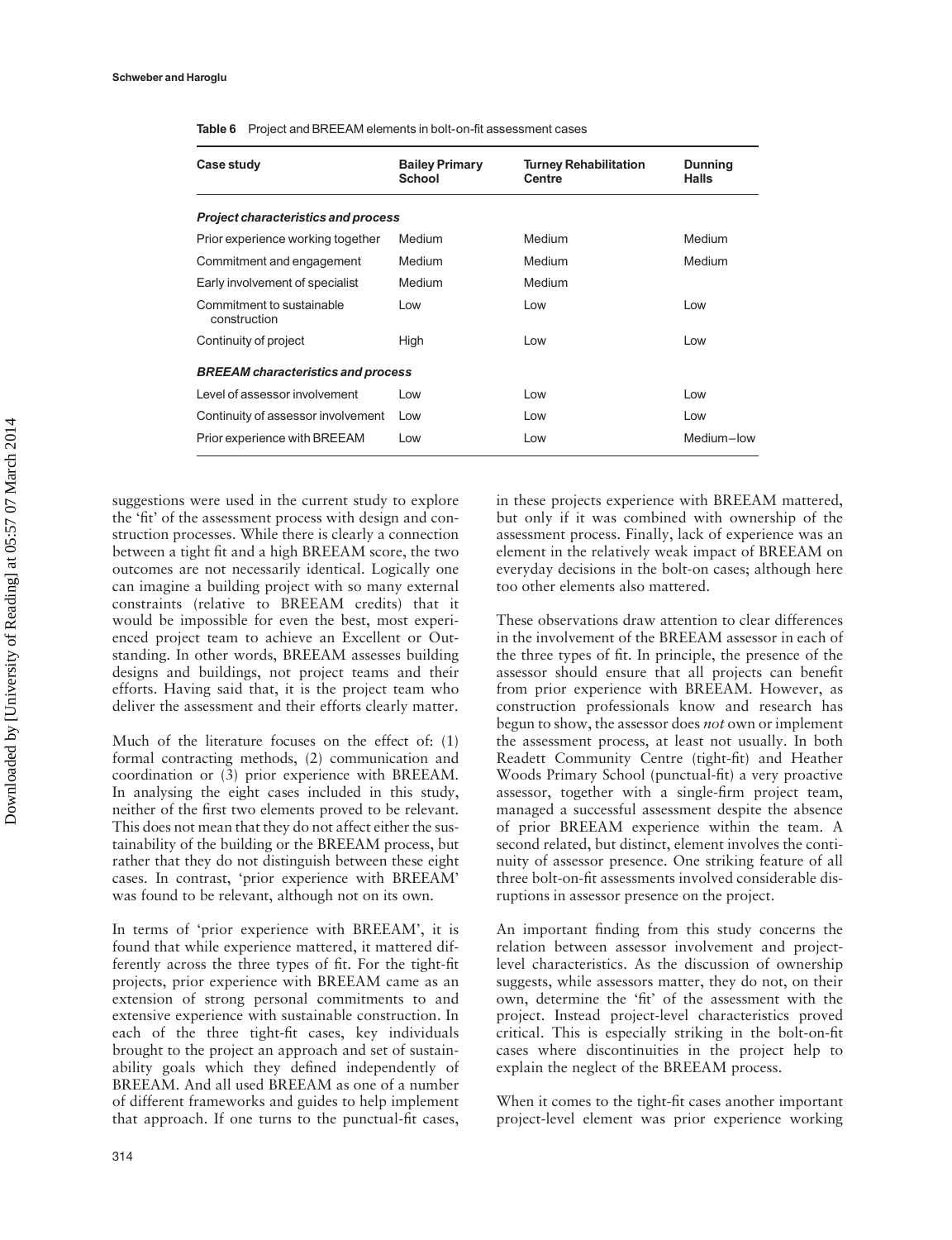together. One of the striking features of the tight-fit assessments was the extent to which project team members had worked both with the other firms in the project team and with individuals from those firms. In each of the three cases, one or two key members of the project team actively went out of their way to recruit the others, on the grounds that their expertise and way of working was essential for successful delivery. Given the usual image of construction projects as temporary organizations with little prior experience working together, this finding would seem to point to the emergence of an informal practice of long-term informal partnering around shared sustainability commitments. The contribution of this element to the tight-fit of BREEAM with design and construction processes was undoubtedly enhanced by the high level of commitment and enthusiasm for the project.

In closing it seems worth repeating one of the key findings, namely the use of BREEAM as a design tool as well as an assessment tool in sustainable building projects and the absence of that design function in more conventional projects. While this may seem obvious, it is not completely logical. An important difference between those professionals characterized as being 'more sustainable' (i.e. those with more commitment, knowledge and experience) and the others is that the 'more sustainable' professionals have a well-thoughtout approach to 'green building' that extends well beyond BREEAM. As such one might have expected them to reject the design function of BREEAM as too mechanistic or narrow. Conversely, in the absence of any such approach, one might have expected less committed or experienced professionals to have relied on BREEAM to guide them in meeting their client's commitments. However, the opposite is the case. Sustainable professionals used BREEAM judiciously to develop and support their designs (along with a number of other frameworks), while less committed professionals tended to treat it purely as an assessment method. This paradox can be partly explained by the additional functions associated with a high-end BREEAM score. For sustainable professionals, targets such as Excellent and more recently Outstanding have the additional function of communicating green value to clients and thus delivering reputational value.

A number of practical considerations emerge from these findings. These concern the role of the BREEAM assessor and the challenge of sustainable construction more generally. There are arguments both for and against whether the BREEAM assessor should be part of the project team or external to it. Proponents of an external role point to the importance of providing an external, 'objective' assessment; proponents of an internal view underline the role of BREEAM and, by extension, the assessor in ongoing decision-making. This study examined the extent and nature of that 'internal' role in eight building projects. It found first that BREEAM and BREEAM assessors can and sometimes do play a significant role in supporting design and construction decisions. It also pointed to some of the conditions influencing the engagement of BREEAM and, by extension, BREEAM assessors in the project team. These included shared commitment to and understanding of sustainable commitment and continuity in the project. Finally, it illustrated the way in which a proactive assessor can compensate for the absence of other elements. The more assessors and project teams are aware of these relations, the better able they will be to resource assessments appropriately.

A second practical implication stems from the importance of project-level ownership for the incorporation of BREEAM into everyday design and construction decisions. Formally, this responsibility usually falls to the design manager or PM. However, as these findings suggest, it also depends on either the individual's commitment to sustainable construction or the client's commitment (which effectively pushes the PM to care, at least for the life of the project). Either way, the study suggests that project and design managers need to be supported in this task, both through training and recognition.

Turning to the challenges of sustainable construction more generally, the study points to the importance of a cluster of different elements. Thus, while formal mechanisms such as the type of contract or building assessment methods are clearly important, they do not act on their own. Instead, their effect on design and construction processes, and thus on buildings, varies with project team characteristics. The emphasis in the literature on the importance of 'integration' suggests that both professionals and researchers are acutely aware of this general claim.

The theoretical contribution of this study lies in the translation of this very general concept into more specific social and organizational elements which directly impinge on environmental assessments and, by extension, sustainable construction. The comparison of clusters or configurations suggests that, at the project level, sustainable construction depends on a combination of a clear vision or approach (which extends beyond the use of one or more formal tools), a high level of project team commitment and engagement and early involvement of specialists. It also benefits from prior experience working together as a team (on sustainable projects) and continuity in the project brief and team. Finally, it suggests that characteristic of the BREEAM process both contribute to and potentially compensate for weaknesses in project-level elements; but that this contribution depends on a proactive, continuously involved assessor and clear project-level ownership of the assessment process.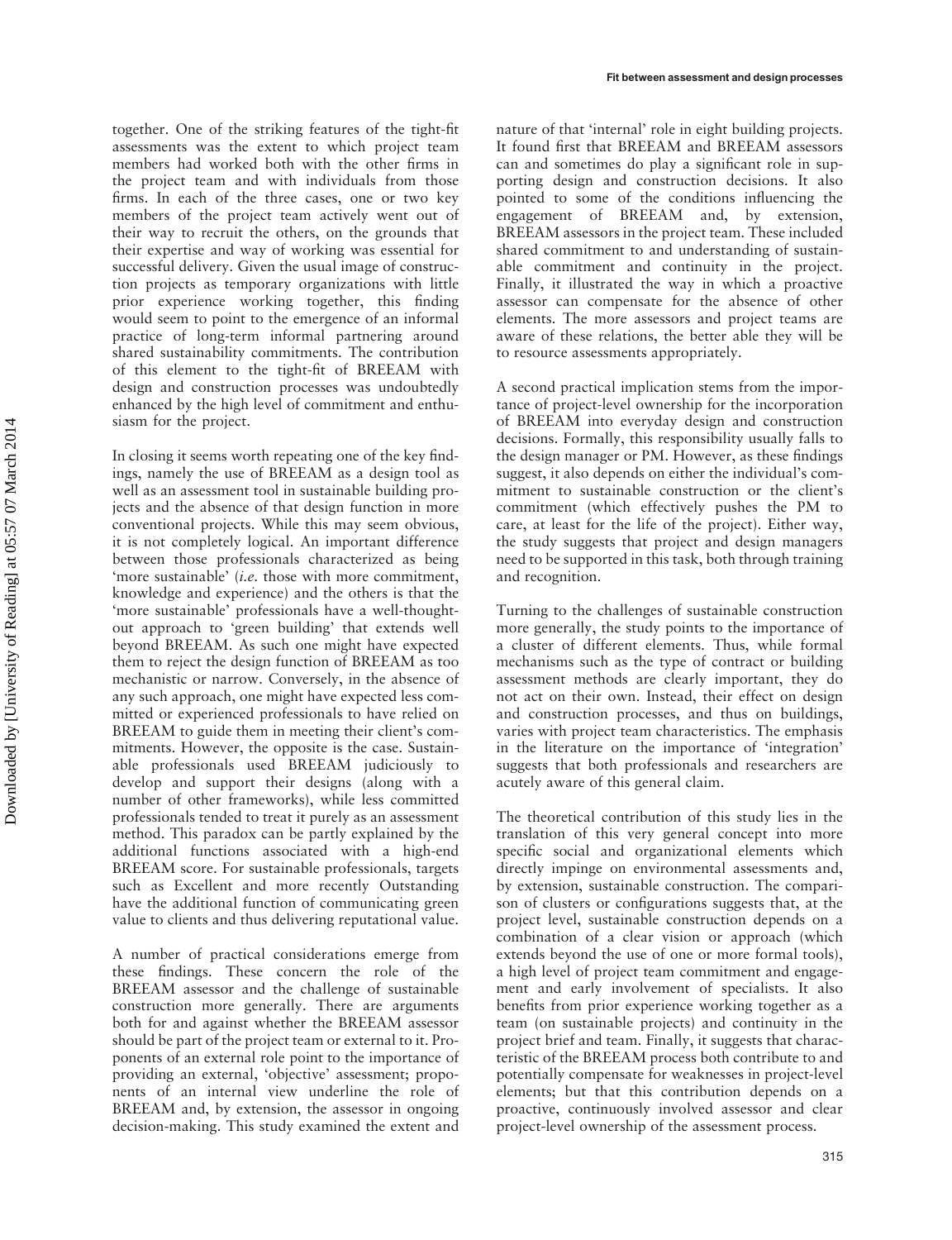<span id="page-18-0"></span>This analysis suggests that in order for sustainable construction to diffuse, there is a need for greater attention to be paid to individual levels of engagement with, and understanding of, sustainability in general (rather than experience or knowledge of BREEAM and technical solutions to individual credits), to ownership of the issue and to the threat which any type of discontinuity poses to the realization of sustainability related project goals.

The analytic framework and observed effects discussed above rest on eight, relatively similar, cases. As such, the above suggestions should be taken as a starting point for more extensive research the effect of clusters of project and assessment level characteristics on the implementation of assessment methods. Examination of less well-coordinated projects may highlight additional project and assessment level elements as well as other ways of compensating for weak elements. A better understanding of these dynamic interactions would help to support the uptake and effect of BREEAM. Nor are these findings limited to BREEAM or building-level assessment methods. Policy-makers, professional associations and individual firm strategists all rely on a myriad of tools, instruments and methods to implement policies, be it to promote sustainable construction, innovation or growth. The research reported above underlines the need to consider not only formal features and requirements, but also the way in which project teams engage with them. More specifically, the analytic framework developed above offers an alternative to either general discussions of the importance of integration or long lists of discrete elements, most of which are far more mutually dependent than statistical analyses assume.

In summary, the research reported herein challenges the assumption that BREEAM and other policy instruments for the promotion of sustainable construction can be treated as generic formal tools. Instead, their effect varies across projects. For assessors and the BRE, it points to the need to incorporate systematic understandings of variations across types of cases into the training and approach to BREEAM assessments. For professional firms, it points to the need to bridge the gap between firm-level sustainability initiatives and project-level activity. More specifically, it calls on them to offer project teams far more support in delivering BREEAM and sustainable construction than is currently the case (outside of niche firms) with the aim of incorporating such delivery into firm wide standard practice. Finally, for policy-makers, it highlights the need to move away from the current technocratic, formal approach to sustainable construction focused on mandatory mechanisms such as BREEAM and formal project delivery methods to a more capacity building approach, focused on supporting specialized niche delivery teams, educating and incentivizing clients, and developing sustainability skills and expertise across the sector.

#### Acknowledgements

The authors would like to thank the many firms and individuals who contributed their time and experiences to this project.

#### Funding

This work was supported by the Engineering and Physical Sciences Research Council (EPSRC) under grant number EP/E001645/1.

#### **References**

- Beheiry, S. M. A., Chong, W. K., & Haas, C. T. (2006). Examining the business impact of owner commitment to sustainability. Journal of Construction Engineering and Management, 132(4), 384–392.
- BRE. (n.d.). BREEAM, Retrieved 20 January, 2014, from [http://](http://www.google.co.uk/url?sa=t/&rct=j/&q=/&esrc=s/&frm=1/&source=web/&cd=1/&ved=0CCoQFjAA/&url=http%3A%2F%2Feur-lex.europa.eu%2FLexUriServ%2FLexUriServ.do%3Furi%3DOJ%3AL%3A2003%3A001%3A0065%3A0065%3AEN%3APDF/&ei=vZL7Uq2fAdGI7Abp-4GYAg/&usg=AFQjCNEUy3j2LnG-U9XO9-7eh-6ssTX5yA/&bvm=bv.61190604,d.d2k) [www.breeam.org/](http://www.google.co.uk/url?sa=t/&rct=j/&q=/&esrc=s/&frm=1/&source=web/&cd=1/&ved=0CCoQFjAA/&url=http%3A%2F%2Feur-lex.europa.eu%2FLexUriServ%2FLexUriServ.do%3Furi%3DOJ%3AL%3A2003%3A001%3A0065%3A0065%3AEN%3APDF/&ei=vZL7Uq2fAdGI7Abp-4GYAg/&usg=AFQjCNEUy3j2LnG-U9XO9-7eh-6ssTX5yA/&bvm=bv.61190604,d.d2k)
- BRE Global. (2013). BREEAM in numbers Retrieved 25 May, 2013, from [http://www.breeam.org/page.jsp?id=559](http://www.naturalstep.org/)
- Bryman, A., & Bell, E. (2003). Business research methods. Oxford: Oxford University Press.
- Cole, R. J. (1998). Emerging trends in building environmental assessment methods. Building Research & Information,  $26(1), 3 - 16.$
- Cole, R. J. (2005). Building environmental assessment methods: Redefining intentions and roles. Building Research & Information, 33(5), 455-467.
- Conte, E., & Monno, V. (2012). Beyond the buildingcentric approach: A vision for an integrated evaluation of sustainable buildings. Environmental Impact Assessment Review, 34, 31–40.
- Cooper, I. (1999). Which focus for building assessment methods – Environmental performance or sustainability?. Building Research & Information, 27(4/5), 321–331.
- Crawley, D., & Aho, I. (1999). Building environmental assessment methods: Applications and development trends. Building Research & Information,  $27(4/5)$ ,  $300-308$ .
- du Plessis, C., & Cole, R. J. (2011). Motivating change: Shifting the paradigm. Building Research and Information, 39(5), 436–449.
- European Union. (2002). Energy Performance of Buildings Directive (Directive 2002/91/EC). Retrieved from http://www. google.co.uk/url?sa=t&rct=j&q=&esrc=s&frm=1&source= web&cd=1&ved=0CCoQFjAA&url=http%3A%2F%2Feurlex.europa.eu%2FLexUriServ%2FLexUriServ.do%3Furi% 3DOJ%3AL%3A2003%3A001%3A0065%3A0065%3A EN%3APDF&ei=vZL7Uq2fAdGI7Abp-4GYAg&usg=AF QjCNEUy3j2LnG-U9XO9-7eh-6ssTX5yA&bvm=bv.6119 0604,d.d2k
- Forsberg, A., & Von Malmborg, F. (2004). Tools for environmental assessment of the built environment. Building and Environment, 39, 223–228.
- Green, S. D. (2011). Making sense of construction improvement. Chichester: Wiley-Blackwell.
- Haapio, A., & Viitaniemi, P. (2008). A critical review of building environmental assessment tools. Environmental Impact Assessment Review, 28, 469–482.
- Haverman, H. A. (2009). Lives of their own: The Columbia school and the study of organizations. In P. S. Adler (Ed.),